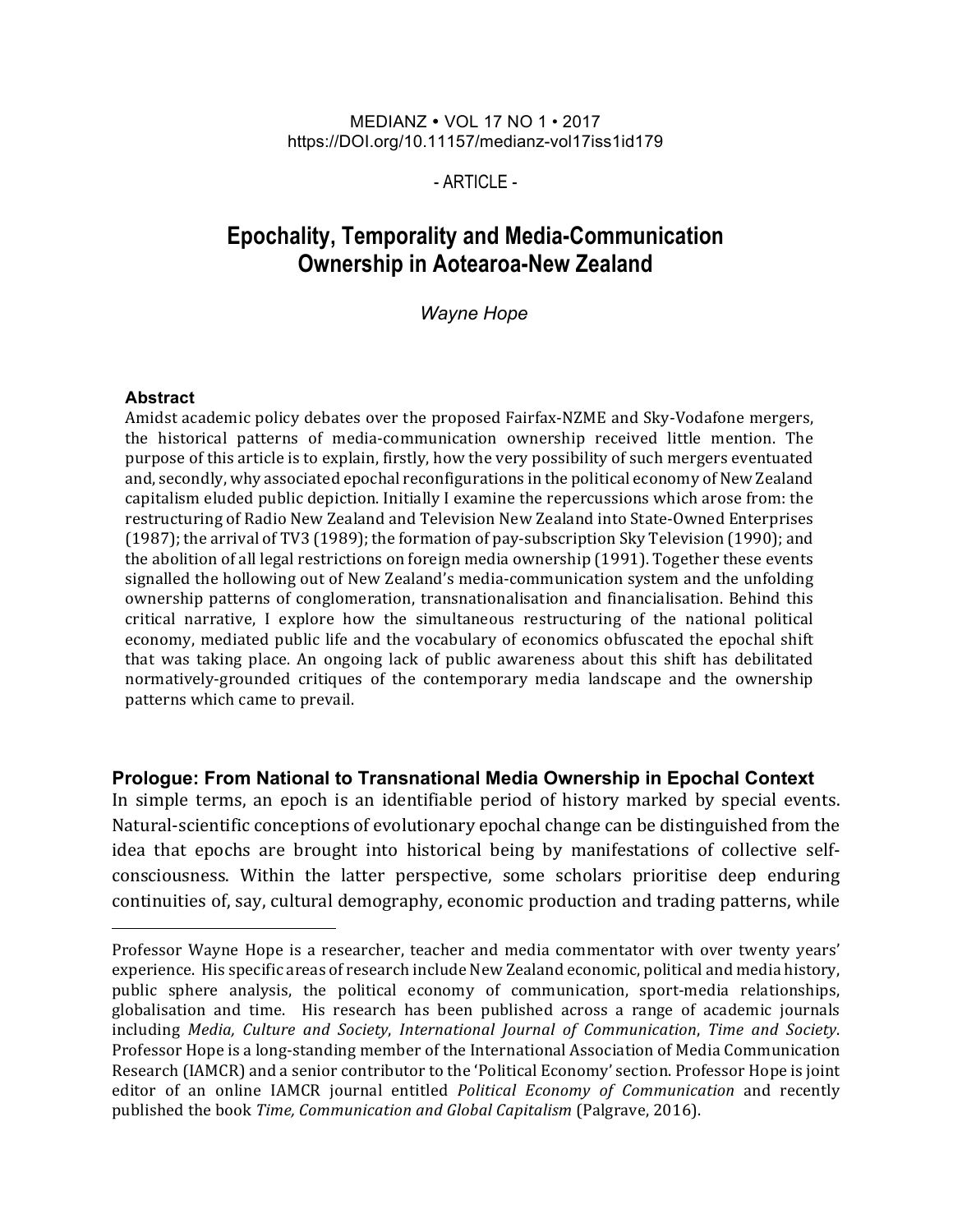others point to event-driven breaks and ruptures such as war and revolution. Clearly, historical awareness is not possible without a sense of epochality. However, the naming and demarcation of epochs can work, ideologically, to obfuscate certain other narratives and analyses of historical change. Thus, Western demarcations of economic, technological and political progress effectively marginalised the world views of indigenous cultures (whose epochal outlooks were shaped by the encroachments of Western imperialism) (Hope 2016). In the case described here, New Zealand's economic sovereignty and nationally-constituted media system was erased by the encroachments of transnational corporations, global finance and a politically-driven neoliberal policy agenda. As will be explained, this particular interpretation of the epochal shift that was occurring became marginalised by official vocabularies, discourses and narratives which championed the free market.

In the years preceding Labour's July 1984 election victory, New Zealand's media landscape reflected the shift from family to corporate press ownership, the expansion of a private commercial radio sector and the formation of a semi-independent broadcasting system comprised of two television channels (TVNZ) and a national radio network with commercial and non-commercial stations (RNZ). In 1980, 31 of the 33 daily newspapers were owned by Independent Newspapers Ltd (INL), Wilson and Horton, and the New Zealand News. Corporate raider Ron Brierley had a four percent holding in New Zealand News and purchased Hauraki Enterprises, a controlling shareholder of Auckland radio stations Radio Hauraki and Radio I.

From 1984 to 1987, the Labour Government reduced tariffs, deregulated the finance sector and floated the New Zealand dollar. Corporate mergers and acquisitions thereby accelerated and the new media bourgeoisie gained transnational connections. This became apparent in March 1987 when Rupert Murdoch's News Corp gained 40 percent of INL. During 1989, its holdings increased to 49 percent (McGregor 1997). In August 1990, the Commerce Commission approved a further expansion in INL holdings. This resulted from the Brierleybacked New Zealand News decision to sell off its Auckland suburban papers plus the *Auckland Star* and *Sunday Star*. New Zealand was moving from triopoly to duopoly newspaper ownership. By 1991, Wilson and Horton had 45.5 percent of metropolitan press circulation and INL 45 percent (McGregor 1992).

Transnational patterns of cross-media ownership were established with the deregulation and commercialisation of broadcasting (1989). The entry of TV3 and pay television (1989), the sale of Telecom (1990) and the lifting of restrictions on foreign media ownership (1991). As a newly-established state-owned enterprise (SOE), Television New Zealand faced competition from private television in a finite advertising market at the same time as the broadcast licensing fee was declining as a proportion of annual revenue (Bell 1995).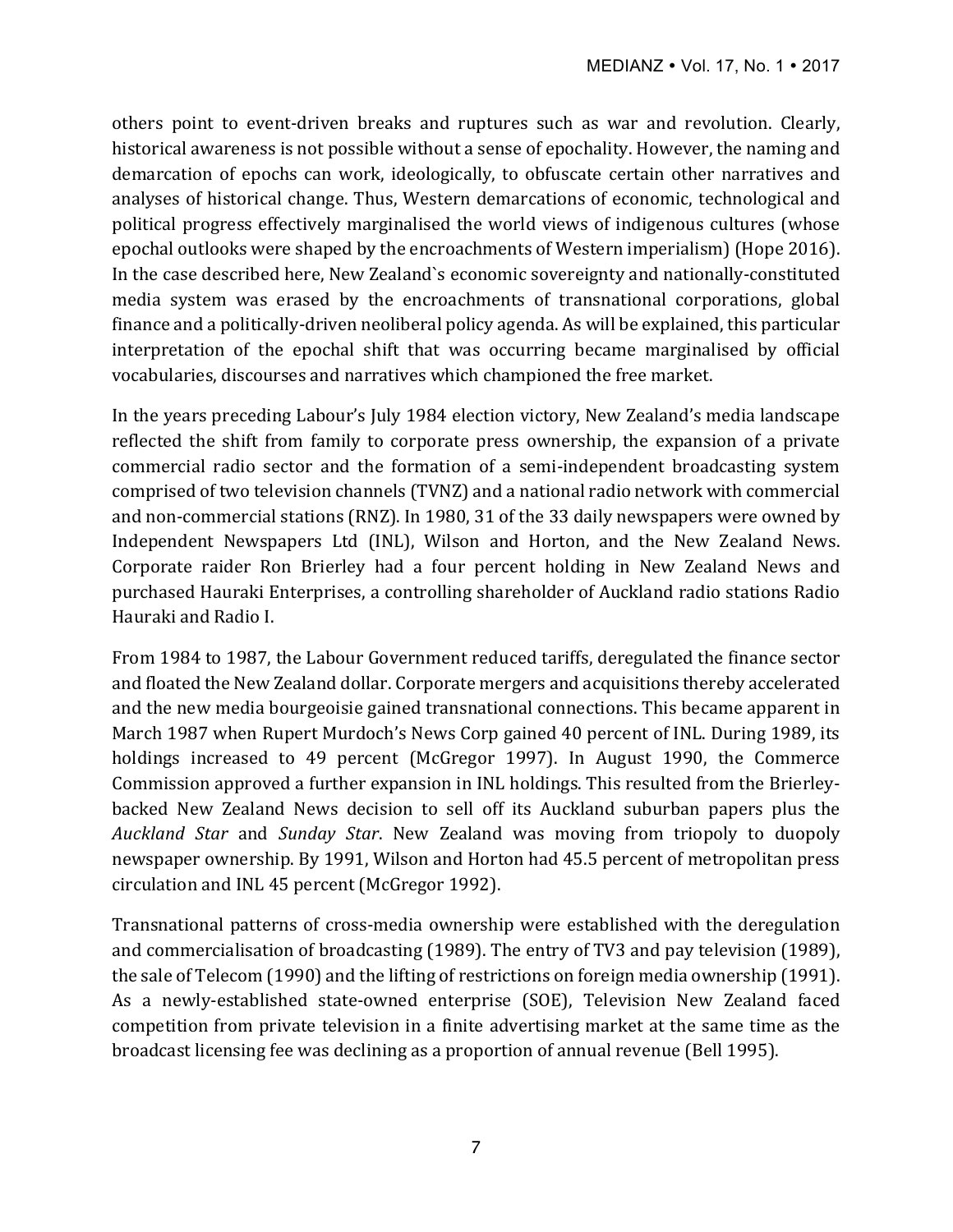In these uncertain commercial conditions, TVNZ executives extended their holdings to include Sky Television (16.3%), Clear Communications (15%), a Singapore-based Asian business news channel (29.5%), and a Fijian state-owned television channel (15%). The entry of TV3 was initially unprofitable as local shareholders went bankrupt. As of 1994, the new principal shareholders were Canadian media conglomerate CanWest (10%), Australian bank Westpac (48%) and an official receiver (32%) (Rosenberg 2008). The sale of Telecom in June 1990 enabled American buyers Bell Atlantic and Ameritech (34.2% each) to enter the pay television market. Together with Time-Warner and Telecommunications Inc. they bought 51% of Sky. Correspondingly, in 1996, Radio New Zealand's 41-station commercial network was sold to a consortium of Wilson and Horton, the United States radio giant Clear Communications, and APN News and Media. This consortium named itself The Radio Network and, in November purchased Prospect, a local network of companies within the British media company GWR. The new holdings included 12 stations and the Independent Radio News and Sports service. By 2002, after further acquisitions, the Radio Network had established itself domestically as a transnational commercial radio operator with 53 stations and over 50% of national radio advertising revenue.

APN News and Media was part of Tony O'Reilly's holdings in Australia and the United Kingdom. From 1995 to 1998, his newspaper group, Independent Newspapers Plc (later called Independent News and Media, or INP) assumed control of Wilson and Horton, Auckland owners of the *New Zealand Herald*, the country's largest newspaper. In April 2001, INP sold its shares to Australia's APN News and Media (in which INP already had a 40% shareholding) (Mollgaard and Rosenberg 2010). Meanwhile, News Corp extended its media holdings into Sky Television. In 1999, most of TVNZ's share was bought out by News Corpcontrolled Independent Newspapers Ltd, which then owned 49% of New Zealand's daily newspaper circulation along with holdings in national weeklies, magazines, and websites. In November 2001, the then Labour-Alliance government allowed Sky to broadcast TVNZ's two channels (TV1 and TV2) through its newly-established digital network. At that time, INL controlled  $66\%$  of Sky shareholdings (Rosenberg 2002).

In June 2003, Fairfax Holdings paid NZ\$1.88 billion for INL's press and magazine titles. This was to have a major impact upon media ownership patterns, journalism and news content. At that time, Fairfax was Australia's largest print and media group, which was valued at A\$10.2 billion. In 2006, the company paid NZ\$700 million for Trade Me in order to increase its online holdings, exploit electronic commerce and to capture the migration of classified advertising towards the internet (Thompson, Hope, Mollgaard and McCullagh 2009).

The preceding narrative briefly documents the hollowing out of New Zealand's media landscape by transnational corporates under a neoliberal policy regime. The same was happening to the entire economic system although this was not commonly recognised at the time. Apart from a few dissenting critiques, $1$  the structural transformation of New Zealand's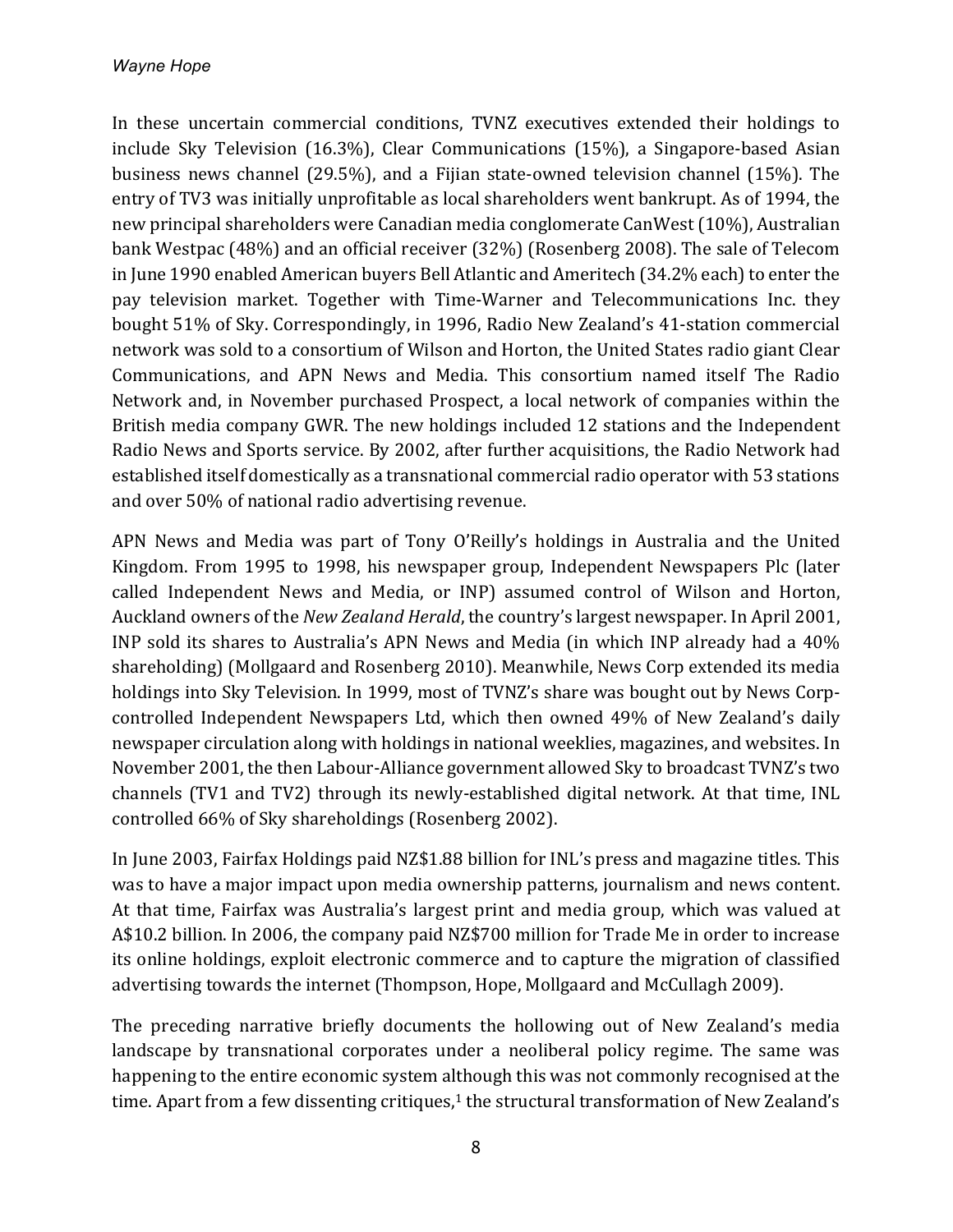political economy and media institutions was not thematically addressed. How, then, were such changes represented and the underlying transformations obscured? It is to these questions that I now turn.

In methodological terms, my ideological critique of economic language will draw from Raymond Williams' analysis of how the meanings of keywords and keyword clusters change over time (Williams 1983). Claims about the authority of this economic language will build on Gaye Tuchman's argument that the mainstream news media and primary news sources mutually create a web of facticity which prevails over expressions of opinion from outside (Tuchman 1978). The news content to be discussed was selected from a longitudinal survey of economic news in main centre newspapers (Dunedin, Christchurch, Wellington, Auckland), prime-time bulletins and current affairs shows on television and National Radio (Hope 1991). Subsequent discussion of the 'Third Way', reinventions of the economic past, financialisation and presentism will bring together the insights of academic political writings, rhetorical analysis (of Prime Ministerial statements) and document analyses (of media ownership patterns).

## **Epochal Change in the New Zealand Political Economy and its Ideological Obfuscation 1984-1993**

Once Finance Minister Roger Douglas deregulated banking and lifted exchange controls in 1985, the corporate takeover became a distinctive form of capital accumulation. This meant that the commercial power of finance capital acted parasitically upon productive capital. Corporate predators, such as Chase, Judgecorp and Equiticorp, used local money markets to activate passive shareholders against target companies through 'buy-outs' and offers of higher dividend returns. A 1989 survey of 107 directors found that 25 percent fulfilled the 'inner circle' criterion of being both top officers of large firms and directors of several other large corporations operating in diverse environments. Of these directors, 39 percent could be categorised as finance capitalists (Murray and Crothers 1989, 75-89).

These structural shifts occurred behind the scenes and were more discernible in retrospect. After Labour's election victory, Prime Minister David Lange's media presence and rhetorical gestures generated a mood of national consensus rather than an awareness of incipient structural change in the capitalist economy. As the new cabinet was assembled and the policy agenda set, he appeared a benign statesman exuding command over a complex world. Lange's mediated authority was enhanced by his proximity to, and conviviality with, highranking public officials from the Reserve Bank and Treasury. Thus, the Prime Minister was seen to resolve the post-election devaluation crisis by delegating the expert figures of Rod Deane and Bernie Galvin to do the job. As more general economic problems presented themselves, Finance Minister Roger Douglas became depicted as the architect of necessary structural reform. The news-world of economic management was imbued with the sense of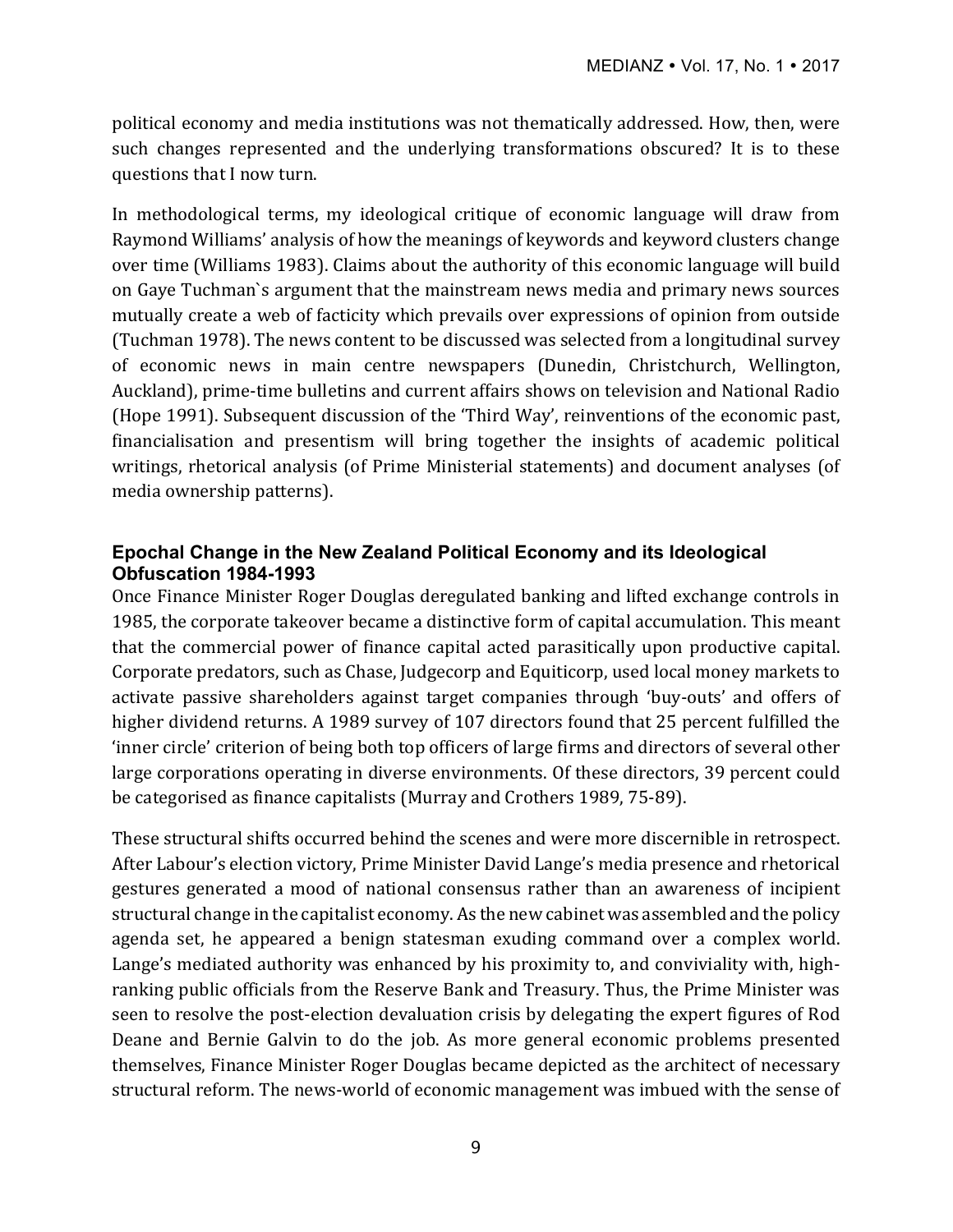a new age. Its motifs of consensus, authoritative leadership and new beginnings were confirmed and magnified by the choreography of the August Economic Summit, a staged meeting of politicians, employers, unionists, the unemployed and business sector groups. The sense of breaking new economic ground was also enhanced by the overt dissemination of a new business culture. Magazine covers, prime-time television and the business press foregrounded the elegance, charisma and entrepreneurial skills of new financial moguls such as Craig Heatley, Allan Hawkins, Bruce Judge and Colin Reynolds. Such figures derived their newfound stature from the distinctive iconography of the financial economy. Depictions of the Barclay's Index, the stock market leader board, the foreign exchange room, mirror glass towers, the downtown building boom and the Auckland skyline together gave the impression of dynamism, prosperity and progress.

Meanwhile, New Zealand's economic sovereignty was starting to disintegrate. Of the top 20 companies in New Zealand in 1987, ten were subsidiaries of foreign transnationals (Rosenberg 1988). This unfolding process was obscured in part because the new financial moguls were seen to exude a new entrepreneurial nationalism (Evans 2004). Thus, when merchant bankers Michael Fay and David Richwhite fronted the 1986 KZ7 America's Cup challenge in Freemantle  $-$  alongside chief sponsor, the BNZ  $-$  their promotional activities generated a nationalistic fervour which was amplified by television, radio and newspaper coverage. At its peak, publicity surrounding the KZ7 challenge was a seamless dynamic of news, sport and entertainment which enveloped all media outlets (Jesson 1987).

The growth of a financially-driven corporate culture and the underlying disintegration of economic sovereignty was also obscured by the changing patterns of discourse and imagery associated with 'the economy'. This general transition was abetted by negative media depictions of the previous government. Former Prime Minister Robert Muldoon and his strategies of economic management ('think big' energy projects, the wage-price freeze) were framed by pejorative terms such as 'inefficiency, 'regulation' and 'intervention'.<sup>2</sup> These were signifiers of 'Muldoonism', an epithet for economic irrationality and anachronism which seemed to render the major policy initiatives of the Fourth Labour Government apposite and necessary. A further source of the old economy stereotype could be found in the overlapping depictions of manufacturing, blue-collar work and associated union activity. This was the news-world of a moribund economy tainted by an entire constellation of keywords which became the parlance of mainstream journalism  $-$  'vested interest', 'featherbedding', 'dinosaur unions' and so on. Television and newspaper pictures of factory yards, railway workshops, worksite meetings and Federation of Labour President, I im Knox, appeared as relics within the new mediated world of financial entrepreneurship.

The mediated language associated with 'the economy' began to shift once the new government released Treasury and Reserve Bank documents purporting to outline New Zealand's worsening economic plight. With 'the opening of the books', as it was termed by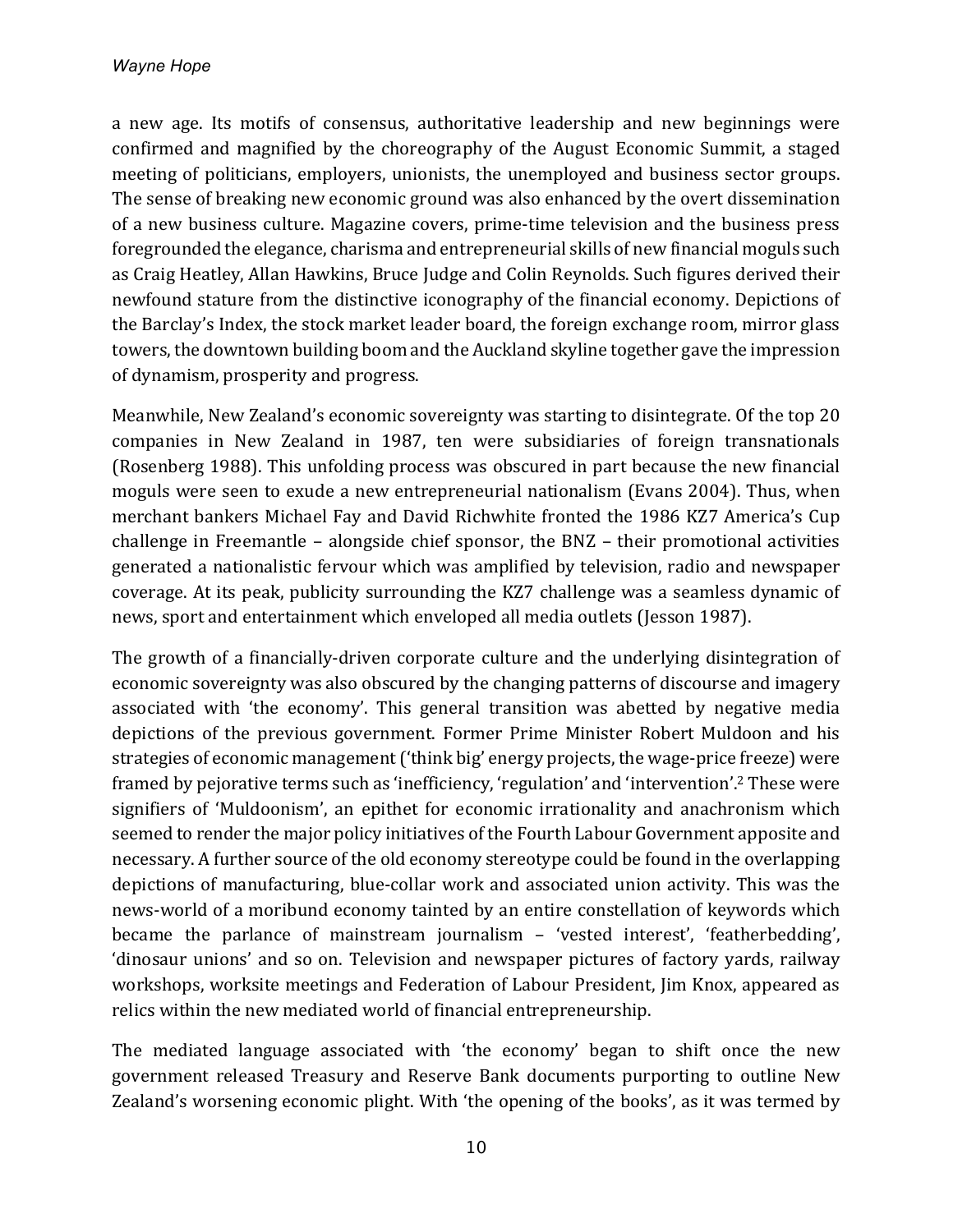media commentators, newly-elected politicians deferred to Treasury and the Reserve Bank as primary news sources and public authorities on economic matters. From this point onwards, their diagnoses and prescriptions inflected news reportage. Previous macroeconomic policies were criticised as being inherently deficient in rationality. Press reports contained terms such as 'misalignment', 'structural misallocation of resources', 'imbalance' and 'lacking in balance', alongside pejorative references to 'intervention' and 'regulation'. These keywords and phrases were more than descriptions of a discredited economy; the past as such was cut adrift from the contemporary world. It was, and thereafter remained, difficult to criticise the macro-economic prescriptions on offer without appearing irrational or anachronistic. One should not assume that the mainstream media was suddenly converted to the Treasury/Reserve Bank line; the process at work was subtler. Editorial writers, sub-editors, newsreaders and interviewers assessed the so-called 'opened books' through language that the books themselves authorised.<sup>3</sup> Consequently, the polemical stances contained within official documents became absorbed into mainstream news reportage as taken-for-granted descriptions of economic change. Open policy debate did not disappear. Rather, it centred around a rearranged conception of 'the economy' as a confluence of self-operating forces instead of an entity that could be managed on public behalf.

How, then, did this transition occur? An initial answer was provided by the August 1984 Economic Summit. Media coverage leading up to the gathering registered the emergence of two separate discourses. One portrayed an economy which was planned and protected, the other an economy which was free and open. The former locution was associated with unions, manufacturers and the Public Service Association. The latter expressed the views of Treasury, The Reserve Bank, corporate elites and the Minister of Finance (Hope 1991).

Summit coverage shows that debate between these rival perspectives was more apparent than real. Only one economy could become 'the' economy and it was the free market construction which prevailed. Such is evident in the following Television New Zealand news bulletin of 12 September 1984.

Philp Sherry (Anchor): In the news, the Economic Summit conference begins but already consensus has given way to conflict. Good evening - on the opening day of the Government's Economic Summit conference unions and employers have clashed over who is to control and benefit from the economy. The Federation of Labour and the Combined State Unions published an alternative economic strategy which called for controls on investments, profits and dividends. Union speakers at the conference argued that they must have a greater say in running the economy, however business leaders stressed the need to open up the economy (6.30 News, TV1, 12 September 1984).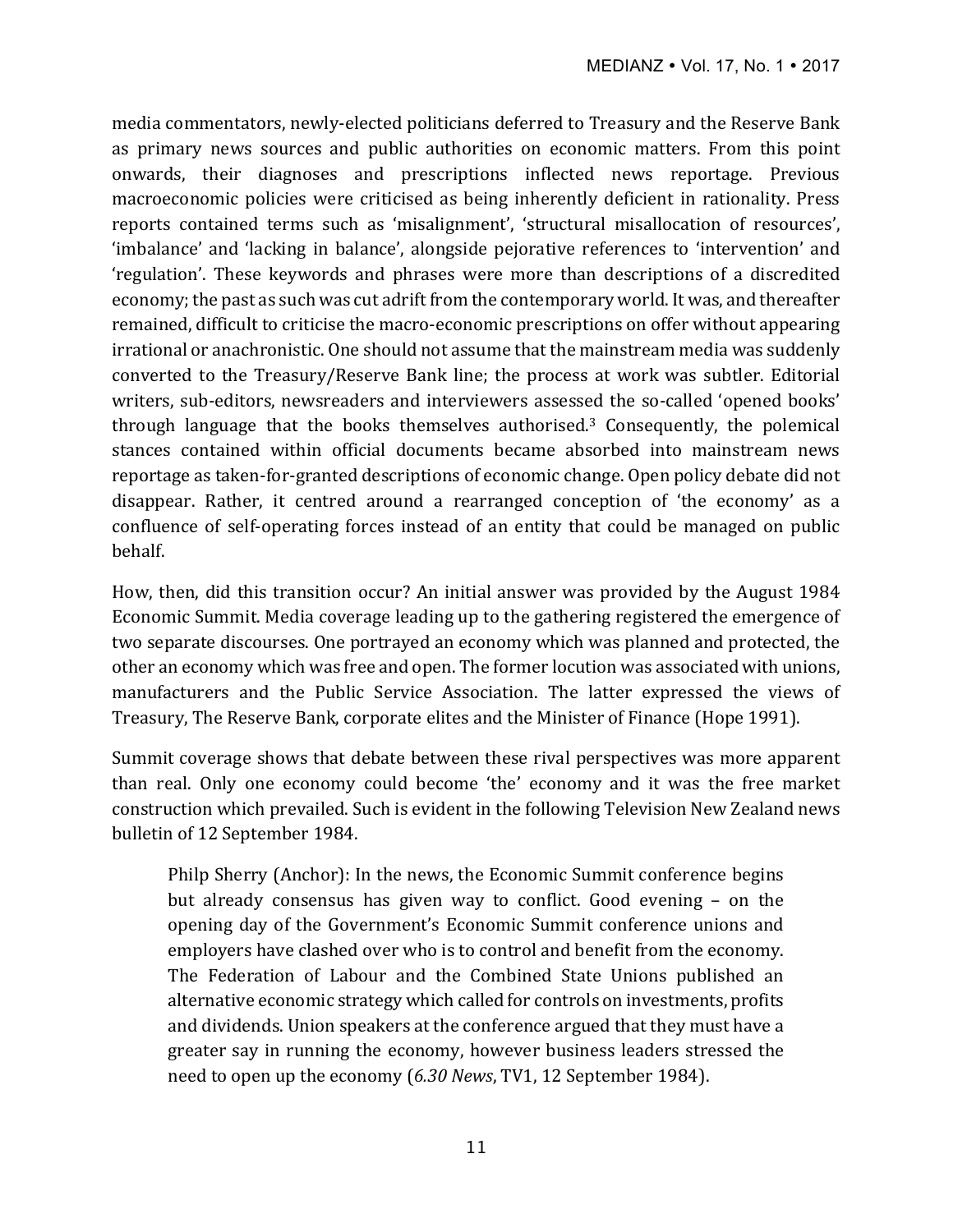Here, 'the economy' as such is subject to rival conceptions. These are 'running' the economy and 'opening up' the economy. From the union perspective, 'the economy' appears as a means of controlling 'investments, profits and dividends'. However, for business leaders, 'the economy' is an end in itself; it must on principle be opened rather than controlled for ulterior purposes. Crucially, the union view is said to represent an 'alternative' economic strategy to the one which is officially on offer. Thus, the bulletin is in effect an historic snapshot of how ideological representations of 'the economy' were being reformulated against union wishes. We are told that union speakers want a greater say in 'running' the economy. But, the parameters of discourse are set at another level; the real and one-sided debate is whether 'the economy' should be run at all.<sup>4</sup> After the Economic Summit, the 'free market' or 'open' economy simply became 'the economy'.

The October 1987 stock market crash and the end of the property boom signalled a change in the rhetoric and imagery of economic news. The economic picture which had been created over the 1984-87 period lost its cohesive power and became disrupted by outside forces. The Barclay's Index and the Foreign Exchange Room remained as unspoken reminders of the 'natural rhythms' of market activity, but reports from the world of finance capital were detached in style and sombre in tone. 'For Sale' signs, riches to rags hard luck stories, the loss of personal investments, and announcements of receivership acknowledged the social fragility of the new economy even if the process of collapse was rarely delineated. Amidst such stories there appeared with increasing intensity high-profile disputes among political personalities as the Labour Government disintegrated during its second term, from 1987 to 1990. Meanwhile, socio-economic inequalities began to worsen. A major household income study concluded that 'New Zealand's economic reform programme over the period 1984-1996 saw the very rich becoming even richer while the bulk of the rest of the population became poorer in relative terms with the poorest faring worst' (Chatterjee and Podder 1998, 13). Public evidence of destitution became commonplace. In 1980, foodbanks were unheard of in New Zealand; by 1994 there were 365 of them handing out 40,000 parcels a month (Stephens 1999). 

These developments did not unravel the prevailing structures of economic discourse. This was because 'the (market) economy' itself was not an empirically testable entity. Rather, it was expressive of movement toward equilibrium. In polemical terms, the neoliberal economic agenda was a never-ending process of removing historically established distortions from the economy. Such distortions could always be blamed for contemporary shortcomings in economic performance and this deflected criticism from the policy course being followed. Thus, during Labour's second term prominent businessmen, such as Alan Gibbs and Douglas Myers, attributed rising unemployment to the fact that the labour market had not yet been deregulated. Labour ministers would not or could not articulate such views. This task was left to the incoming National cabinet after 1990.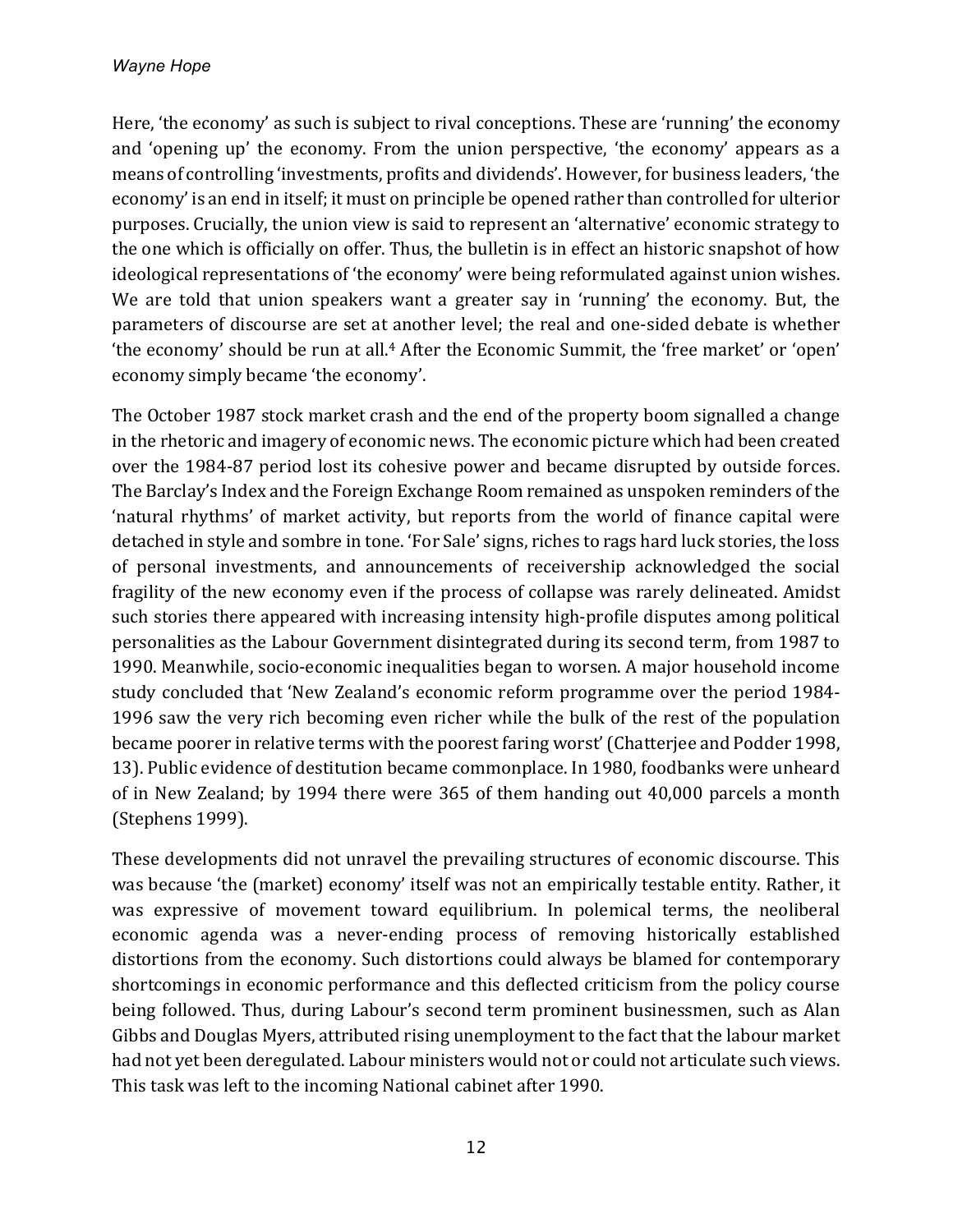The ideological prominence of 'the (market) economy' did not mean that opposition discourses were unavailable. The precepts of Keynesian social democracy were marginalised rather than destroyed. In 1988, the views of unionists, feminists, Māori activists and disgruntled Labour members were channelled into the Royal Commission on Social Policy. The publication of this report and the national attention it received brought free market discourse face-to-face with popular notions of the managed economy. The document itself was compiled from the testimony of ordinary citizens and this provided commissioned members with a democratic legitimacy which their opponents could not match. However, the parameters of economic discourse had shifted since July-August 1984. Such is evident in the following introductory voiceover to a TV1 *Frontline* discussion of the Royal Commission's findings.

Bill Ralston (voiceover): The free market forces within cabinet have been let loose on a heavily regulated economy. The shockwaves of those changes passed far beyond the commercial sector to people whom the boom time passed by. Yet the voices of the casualties of Rogernomics were drowned out in the advance of the new economic order. Aware the ageing welfare state system was long overdue for an overhaul, the government took up the call for social equity, setting up the Royal Commission on Social Policy in 1986. Political backlash from those caught up in all the change emerged on the hustings last year. The Prime Minister responded with the promise of new social policies and a new approach if Labour got a second term (*Frontline*, TV1, 8 May 1988).

Bill Ralston's voiceover is a breathless distillation of the keywords and phrases which had already simplified economic debate. We are told once again that 'free market forces' have been let loose on a 'heavily regulated economy'. This implies that modern defenders of the Keynesian social democracy lived in a time warp. They are oblivious to the natural rhythms of change and progress. Opponents of the neoliberal agenda are portrayed as 'casualties of' rather than collectively opposed to 'the new economic order'. The 'advance' of this new regime suggests that no agendas were put in place and that no one benefitted unduly from the changes that occurred. Moreover, this passage of history has left 'the ageing welfare state system' behind. The 'overhaul' which is deemed necessary comes in the guise of social equity, a normative principle apparently unrelated to the new economic order being created. One must acknowledge that Royal Commission perspectives were not screened out of this programme. In the subsequent studio debate, advocates of the report had the opportunity to state their case. Nevertheless, given the voiceover's initial retrospective account, the Royal Commission's understanding of economic arrangements appeared to have no historical warrant of its own. On the programme, Victoria University economist Prue Hyman, Combined State Union Secretary Angela Foulkes, and their colleagues could only speak for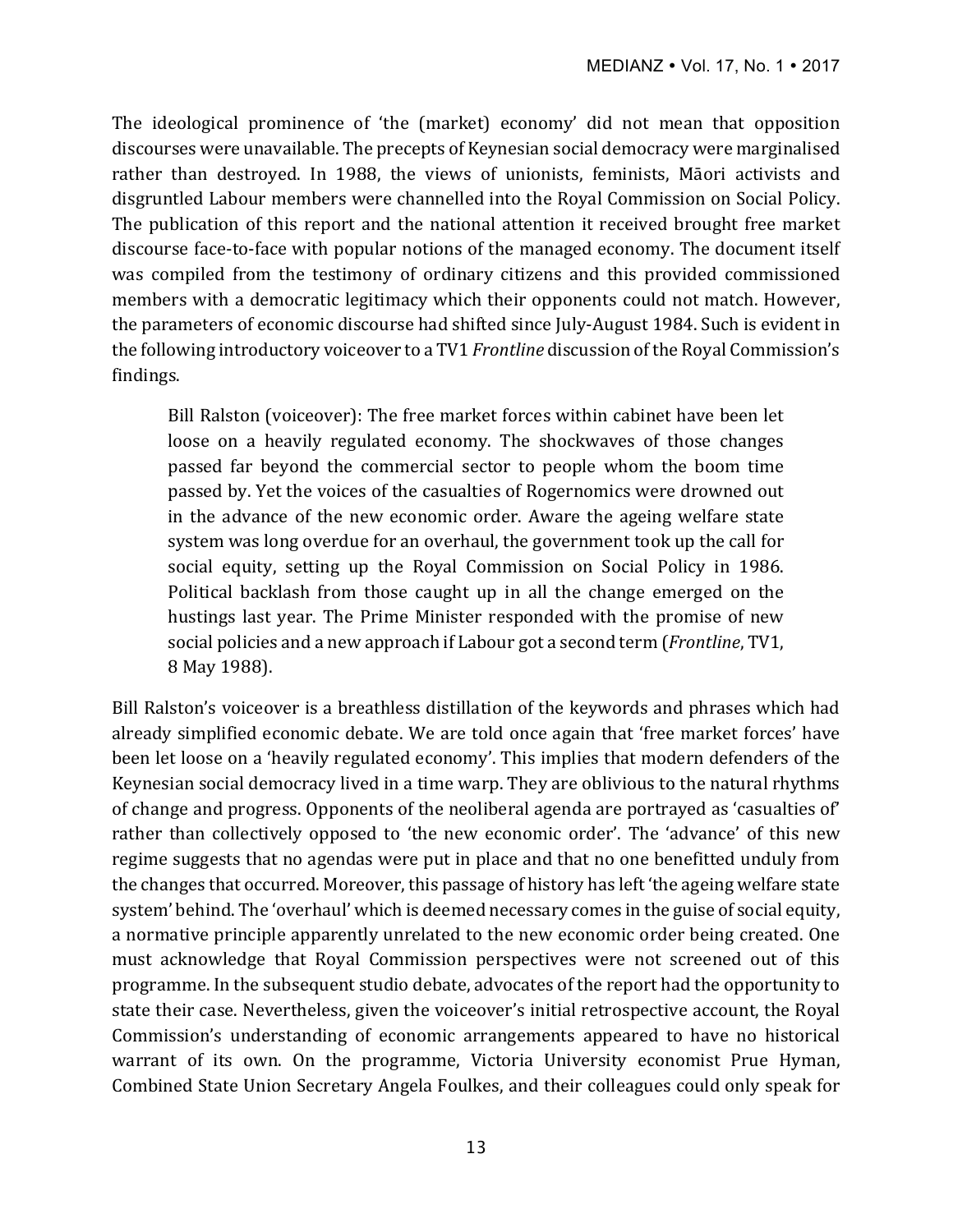the 'casualties' of change. They could not contest the prevailing rules of economic discourse. Such is evident in the following interview segment.

Lindsay Perigo: Prue Hyman, I wonder whether it is so much a different path to the future as the old path back to the past. It would seem that if these proposals are implemented we're going to have a very heavily-regulated, highly-taxed society of the sort that we've spent four years now moving away from. Should we be going back? (*Frontline*, TV1, 8 May 1988).

Lindsay Perigo's framing of Royal Commission goals as an anachronism was difficult to break down. In reply, Prue Hyman emphasised the contemporary need for socially-responsible government and a progressive tax structure. But, rhetorical opportunities such as these diminished as the Commission's report became yesterday's news. The formation of the New Labour Party in May 1989 subsequently revealed that Keynesian social democratic perspectives were being reformulated outside of the media domain. But, after the initial burst of media interest, leader Jim Anderton found it difficult to publicly project New Labour's alternative policy programme.

Despite vague promises of a 'decent society', the incoming National Government of October 1990 continued to privatise (following Labour's sale of Telecom in 1990). The 1991 budget sold most of the remaining State forests along with some Crown mineral interests. In late 1992, the government sold its majority stake in the Bank of New Zealand to National Australia Bank and in July 1993, New Zealand Rail was privatised. These sales further diminished New Zealand's economic sovereignty.

In compliance with advice from the Treasury briefing papers, National reinforced and extended the neoliberal agenda. Finance Minister, Ruth Richardson, continued Labour's commitment to the principles of monetarism as expressed in the *Reserve Bank Act* of December 1989. All references to the social welfare of New Zealand and to production, trade and employment had been removed from the statutory objectives. The sole economic objective was that of price stability. From a neoliberal perspective, the welfare state itself was seen as an impediment to fiscal objectives and economic growth. Thus, Finance Minister Ruth Richardson reduced social welfare benefits in December 1990 and announced a further round of expenditure cuts in the 1991 budget. Pivotal to this continuation of the neoliberal agenda was the introduction of the *Employment Contracts Act* in May 1991. A radical break was effected between union membership and bargaining agency. Individual workers could choose their own representatives. However, employers gained the power to veto bargaining agents and to prevent their access to the workplace. Such measures effectively abandoned long-standing tripartite principles of wage determination (Kelsey 2002).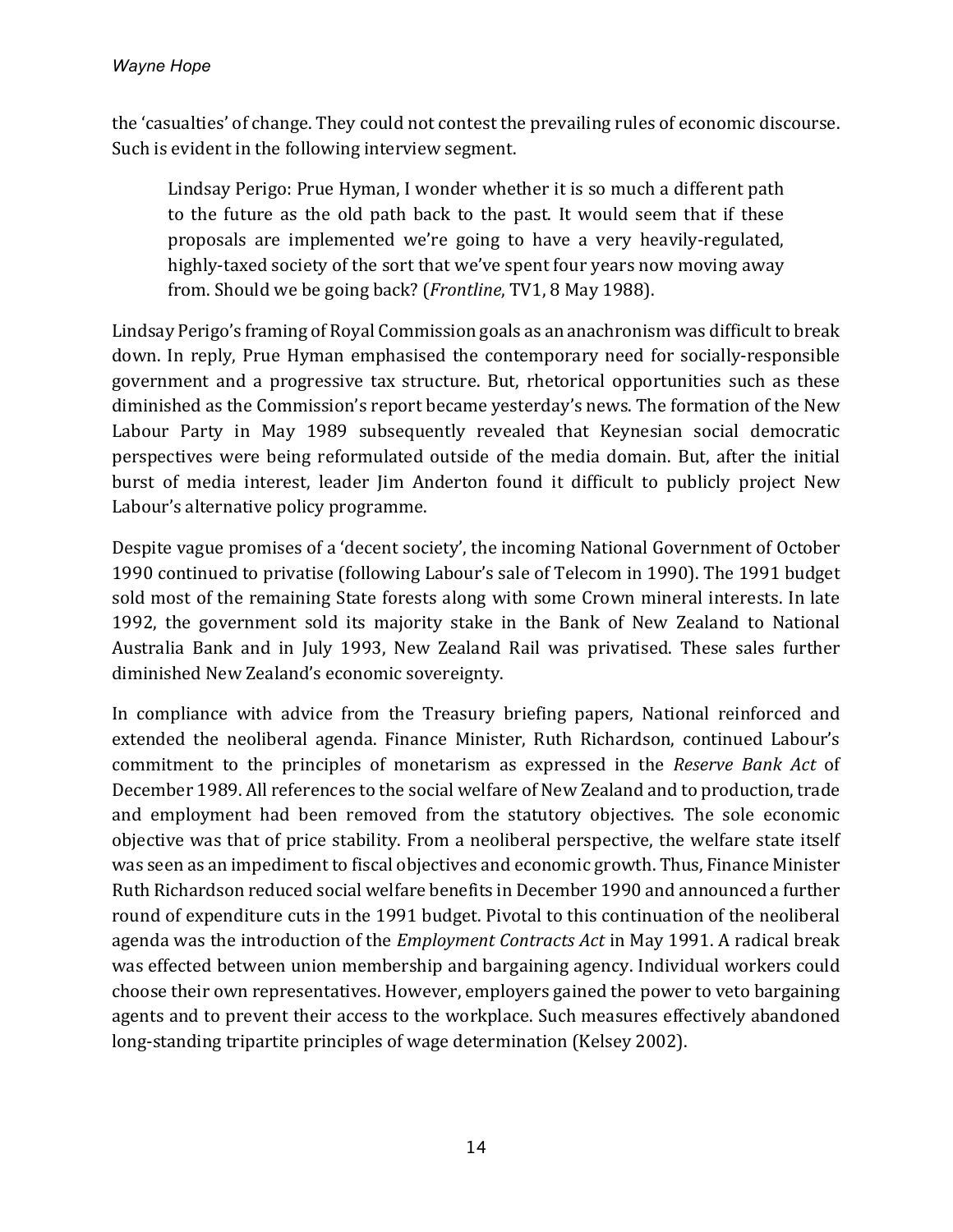Media coverage of the *Employment Contracts Act* reinforced prevailing patterns of free market discourse. Such is evident in the following extract from a TV1 *Frontline* special of 5 April 1991.

Voiceover: The rules governing the old world of labour relations have remained largely unchanged since 1890. And in all that time the foundation stone has always been that a relationship between a worker and their employer is unequal. That any boss holds power over any workers. So, workers need the protection of laws and unions. The Employment Contracts Bill turns that on its head.

Voiceover: Pat Walsh is of Victoria University's Industrial Relations Department…

Interviewer: The prevailing view seems to be that when employer and employee come to the bargaining table, they come as equals.

Here we observe that the unequal relationship between employer and worker is a thing of the past. Since 1890, workers have needed 'the protection of laws and unions', but this appears to be no longer the case. The new bill comes across as a radical break with history, rather than a planned outcome. The interviewer reinforced this impression by asserting that employer-employee equality is the 'prevailing view' (the agents and proponents of this view are not identified). Consequently, any criticism of the bill on the grounds of workplace inequality is tainted by anachronism. This is not to say that the programme disallowed union points of view. A central figure in the *Frontline* special was Ken Douglas from the Combined Trade Unions. His opposition to individual worker contracts was set against the views of Steve Marshall from the Employers Federation. However, this proved a momentary occasion. Once the bill was passed, open media debate on the historical context of industrial relations matters discontinued.

The preceding historical snapshots – Labour's 1984 election triumph, the 'opening of the books', the Economic Summit, the KZ7 America's Cup campaign, the Royal Commission on Social Policy and the *Employment Contracts Act* – together signify a process whereby mediated depictions of 'the (market) economy' and its attendant financial culture became a naturalised present. Absent or marginalised from mainstream political discussion was the transnational corporate absorption of New Zealand's economic sovereignty and media system. This assessment would not surprise critics of neoliberalism and corporate capitalism. However, as I will show, further ideological obfuscations occurred after the election of a Labour-Alliance Government less committed to the neoliberal policy path.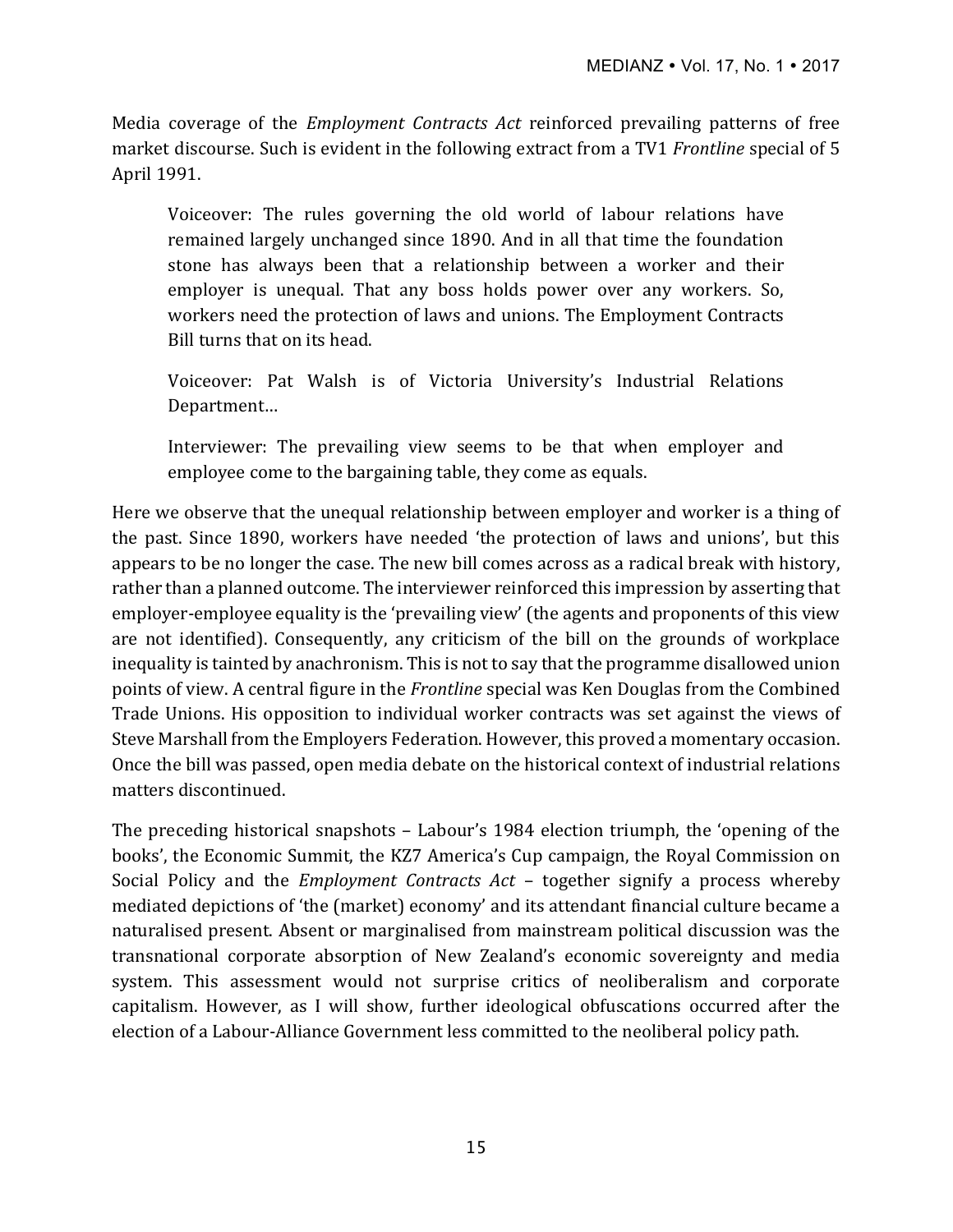# **Reinventing and Forgetting the Past: From the Third Way to Presentism 1999-2008**

During the early 1990s, a referendum campaign in support of the mixed member proportional (MMP) electoral system drew attention to the non-accountable nature of neoliberal policy-making under previous Labour and National governments, and held out the prospect that, in the new electoral environment, multi-party rather than single-party government would increase political responsiveness to public concerns. Certainly, from the time that MMP was first implemented in 1996, successive National-led governments were less able to implement unmandated restructuring programmes, such as the full-scale privatisation of health, education and roads. However, from 1996 to 1999, MMP did not broaden debate over macroeconomic policy. After the inaugural MMP election of 1996, for example, New Zealand First moderated its initial opposition to foreign ownership and the *Reserve Bank Act* to become a responsible party of co-government with National. Furthermore, Labour moderated its opposition to the 1991 *Employment Contracts Act* just as the Alliance, a left-social democratic grouping, toned down criticisms of the *Reserve Bank Act* and weakened the progressivity of its original income tax policies.

Meanwhile, ideological obfuscation of the epochal changes in New Zealand's political economy was given retrospective force by a TVNZ documentary series *Revolution:* New Zealand from Fortress to Free Market (Russell 1996). The opening voiceover in the first episode contained the following pronouncement:

Around the world, gurus of market-driven economic theory watched in envy as a tiny nation in the South Pacific did an about-turn and marched in a different direction. It's the story of a revolution: and it was our revolution.

The dual assumption here is that free market policies grew out of popular revolt and that New Zealanders experienced this process together. The other, unstated view was that this was an elite, top-down revolution which generated major social division. Of those interviewed during the series, most were architects or advocates of the neoliberal policy agenda from the corporate sector, Treasury, the Reserve Bank and the Fourth Labour Government itself. Non-neoliberal voices were occasionally heard from David Lange, Bryan Gould, Ken Douglas and Margaret Wilson. However, those commentators who might have contributed to an oppositional narrative - Brian Easton, Simon Collins, Jane Kelsey, Bruce Jesson, Susan St John, Sandra Coney and Geoff Bertram were conspicuous by their absence.

The very title of the documentary asserted that New Zealand was, in fact, a 'fortress' before 1984. This reinvention of the economic past complemented the oft repeated claim that the national economy had been a stagnant, highly regulated 'Polish shipyard'. According to Shaun Goldfinch and Daniel Malpass, the phrase was initially used by Labour MP, Jim Sutton, in 1986 at a Labour caucus meeting and, on occasion by Prime Minister David Lange between 1984 and 1989. Subsequently, he and Associate Finance Minister Richard Prebble used the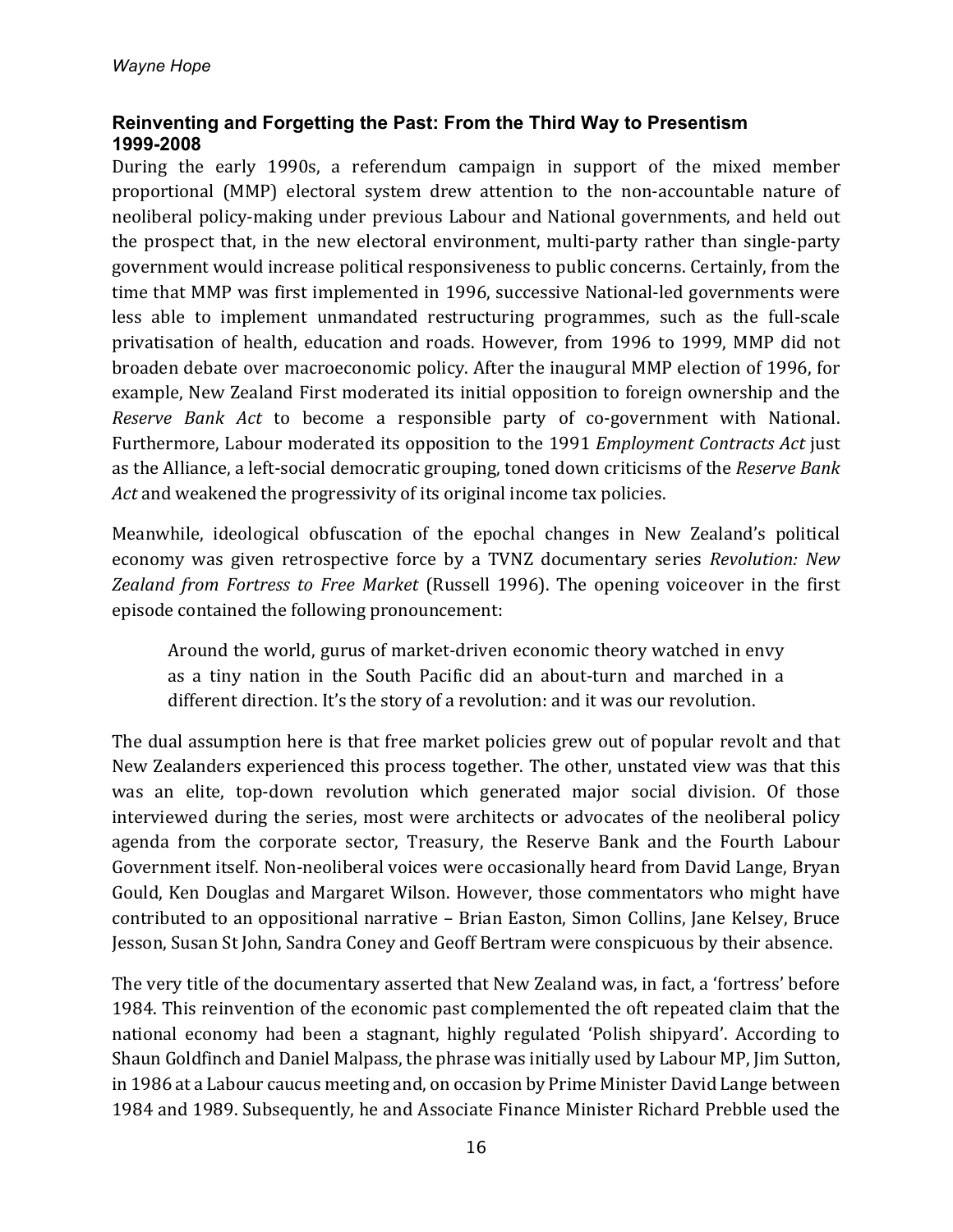term repeatedly as did New Zealand businessmen and neoliberal activists including Alan Gibbs, Ron Trotter, Roger Kerr and Labour Prime Minister Helen Clark (from 1999). The implication of this phrase and of TVNZ's *Revolution* documentary was that New Zealand resembled a Soviet command economy rather than a developed Western economy. Goldfinch and Malpass point out, with supporting evidence, that the New Zealand capitalist economy was not over-regulated by the standards of the time and that its supposed decline and near collapse has been considerably overstated. In short, the Polish shipyard encapsulation was a pernicious myth designed to legitimise the unfolding neoliberal agenda. Retrospectively, the myth served to 'narrow the policy agenda - to stop certain policy directions, instruments and solidarities being discussed or considered. Consequently, any attempt to reverse policy or re-regulate is tainted by reference to the failed and bizarre policies of the 'shipyard' (Goldfinch and Malpass 2007, 136).

This was the ideological context of the November 1999 election. National was removed from office and the centre-left parties (Labour, Alliance and the Greens) together held a popular and parliamentary majority. With 40.7 percent of total seats, Labour became the dominant partner in a governing coalition with the Alliance (8.8 percent). Parliamentary support was provided by the Greens (5.8 percent of total seats). After the assignment of ministerial posts, some observers suggested that 'New Zealand had entered a new era' (Levine and Roberts 2001, 219). Subsequently, Prime Minister Helen Clark wrote of a 'fresh start' for New Zealand and referred to her administration as a 'Third Way government' (Clark 2000a, A15). Such rhetoric constructed the notion that governments could steer between the extremes of market liberalism and state interventionism. The Labour-Alliance Government certainly departed from neoliberal extremism. It raised the minimum wage and the top income tax rate (from 33 to 38 percent). The privatisation of state assets was halted and Air New Zealand nationalised. A new government-owned bank was introduced under the governance of New Zealand Post. However, the new *Employment Relations Act* restored the principle of collective bargaining without reintroducing national awards or compulsory arbitration. Individual employment contracts remained central to the industrial relations system (Kelsey 2002). Yet, during May 2000, daily newspapers and the business press suggested that the Labour-Alliance government had undermined business confidence. This perception was endorsed by the Chamber of Commerce, the Employers Federation and various professional organisations. According to one commentator, New Zealand business leaders threatened the government with an investment strike if it continued to ride roughshod over commercial interests (Trotter 2000). Consequently, ministerial speeches to private business audiences stressed that basic neoliberal precepts would remain intact. Thus, Helen Clark reminded a Business Leaders' forum and the Reserve Bank and Fiscal Responsibility Acts remained unchanged and that government spending was decreasing as a percentage of GDP. She also declared a commitment to the principle of 'open world trade' (Clark 2005). The nature of this commitment was outlined in a subsequent speech to the Auckland Chamber of Commerce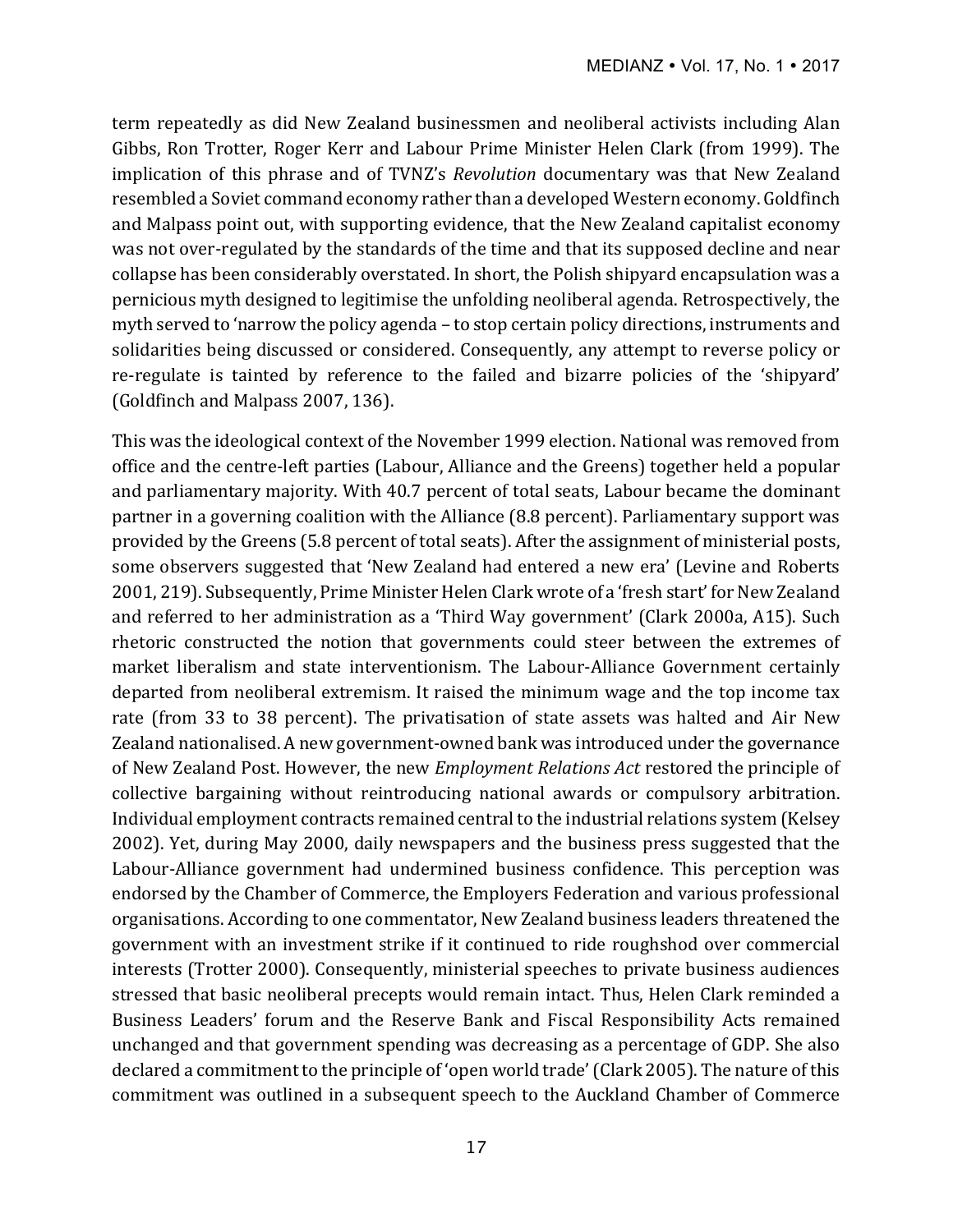and the ASEAN-New Zealand Combined Business Council. The Prime Minister openly supported the rules and processes of the World Trade Organisation in opposition to gathering international protests (Clark 2000c).

Amidst this course of events, the very notion of a Third Way policy course was problematic. The public plausibility and appositeness of the term depended upon newly coined vocabularies imbued with the sense of continual innovation. To this end, terms such as 'new social democracy', 'partnership', 'innovation' and 'the knowledge economy' became common parlance among journalists, commentators and politicians.<sup>5</sup>

From 2008, with the election of a National government under John Key, ideological constructions of the economic past and the likely economic future were no longer central to the mediated public domain. National had marketed itself as a moderate centre-right party that would retain some of Labour's policies such as interest -free loans on student debt and state ownership of Kiwibank. In fact, National was committed to monetarist policies, partial privatisation of the electricity sector and tax cuts for upper and upper middle-income earners (Roper 2011). Capital gains taxes were eschewed yet taxpayer subsidies were made available to South Canterbury Finance and aluminium mining conglomerate Rio Tinto. Mediaworks, owner of TV3 and 50 percent of New Zealand's commercial radio stations, were offered a low-interest loan. And, the government legislated for a partnership with Sky City Casino to build a business convention centre in central Auckland.

Together, these measures indicate a simple wealth defence strategy, yet this was obscured by John Key's mediated persona. He exuded a down-to-earth a-temporal presentism devoid of class bias, ideology and political convictions. Such is revealed, inadvertently in John Roughan's *John Key: Portrait of a Prime Minister*:

Key is not a reflective man, given to dwelling on his own past or that of the country he governs. He is attuned to the present, trusting the instincts that served him richly in foreign exchange markets and safely so far in government. He has a currency dealer's sure sense of the mood and movement of the market at the moment although he is less sure in his long view (Roughan 2014, 15).

This is a salutary rather than critical judgment. Roughan implies that the short-termist culture of financial trading is commensurate with the requirements of political leadership and that John Key's attributes demonstrate this. His 'sure sense of mood and movement of the market at the moment' uncritically assumes an a-temporal convergence of financial and political acumen. The past and the 'long view' are deemed less important, both by John Key and his biographer.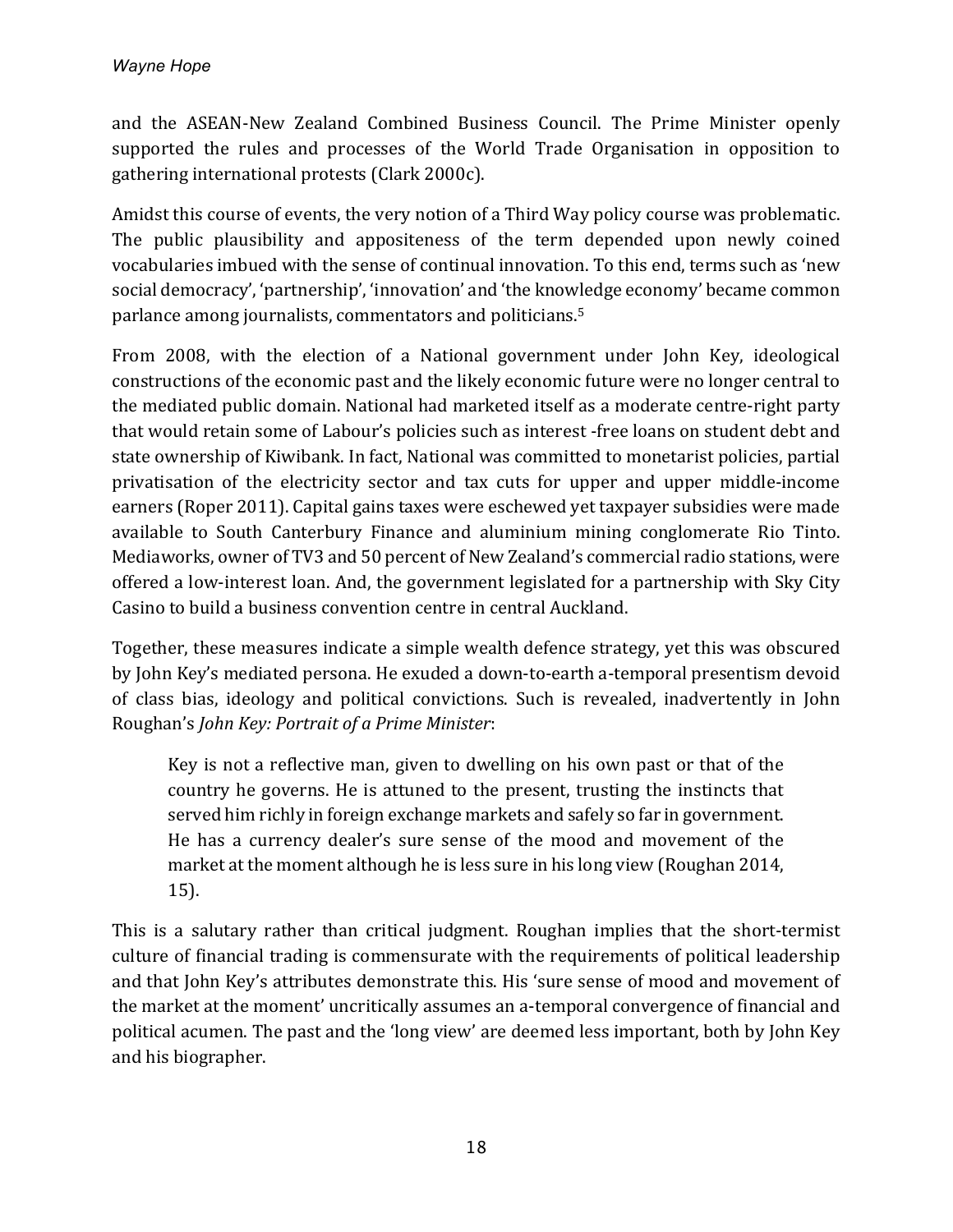The financially-driven corporate culture that had emerged from the mid-1980s was normalised by John Key's career transition and political ascension. In this regard, Christopher Jones notes that our concern 'should not so much be with John Key the person but with the significance of Key as a placeholder for understanding contemporary politics in its financialised form' (Jones 2016, 91).

Such a politics is seen to delimit specific discussions about truth and the unpredictable consequences this might bring. On matters of science, Jones' recounts Stephen Sackur's interview of John Key on 9 May 2011 for the BBC programme *Hardtalk*. When Sackur cited environmental scientist Mike Joy to challenge advertising campaigns about New Zealand's supposed clean green image, Key retorted 'Well that might be Mike Joy's view but I don't share that view' (Jones 2016, 94). Here, scientifically-supported argument is purported to be merely one of several opinions on the subject. In January 2015, acclaimed New Zealand writer Eleanor Catton, at an international literary festival, stated that New Zealand, alongside Australia and Canada, was dominated by 'neo-liberal, very money-hungry politicians who do not care about culture but about short-term gains'. Key's response positioned Catton as a respected fiction writer with 'no particular great insight into politics' (Jones 2016, 95). On these occasions, Key not only conflates arguments about the truth of a situation with mere opinion, he avoids temporal context entirely. Sackur, Joy and Catton propose arguments whose evidential accuracy depend upon a before/after distinction which Key ignores. The decline or otherwise of New Zealand's environmental health and political culture over time are not matters of consideration.

Key's presentist persona, underpinned by the conflation of financial and political acumen, pervaded the media domain. Upon his resignation in December 2016, *New Zealand Herald* journalist Fran O'Sullivan refers to 'the permanent campaign which Key mounted - at what sometimes must have been an enormous personal cost – fronting events and meetings around the country as well as fulfilling his Beehive duties' (O'Sullivan 2016, C2). This campaign was a seamless combination: targeted polling, focus group tracking, communications management, deferential media coverage and televisual presence. He performed as an everyman for every occasion and location: the beach, the barbecue, All Black rugby games, gay and lesbian pride events, and meetings with President Obama and the British royal family. For Devadas and Nicholls, Key was a ubiquitous brand and a cipher of mobility. He appeared to be 'simultaneously an everyday bloke and an elite financier; simultaneously of the working class and simultaneously Prime Minister of New Zealand and not so' (Devadas and Nicholls 2012, 21). Branding and mobility, in contradistinction to political and social identification, also attests to an ideology of presentism in which the political-economic past is forgotten rather than re-invented.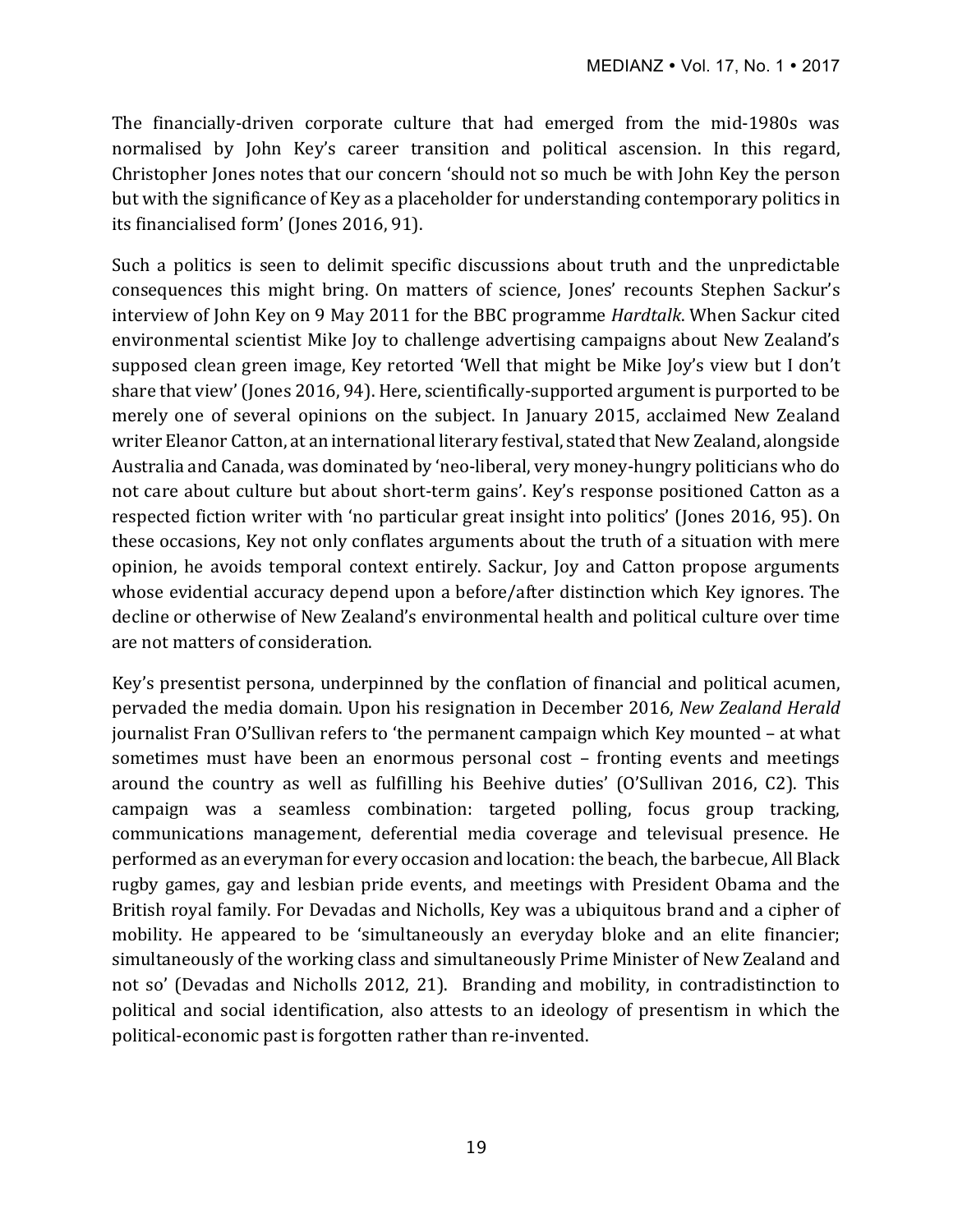# **The Financialisation of Transnational Media Ownership and the Erasure of Temporality**

Thus far I have argued that the transnational absorption of the New Zealand media system and the associated reconfiguration of New Zealand's political economy was obscured, initially, by the emergence and naturalisation of free market economic discourse and, subsequently by the reinvention of New Zealand's past economic situation as a fortress or Polish shipyard. From 1999, under Helen Clark's Labour-Alliance Government, Third Way rhetoric obscured the absence of an anti-neoliberal policy outlook. From 2008, under a newly-elected National Government, finance culture and political culture converged with the mediated presentism of John Key. I will now explain how the financially-driven restructuring of New Zealand capitalism and the naturalisation of finance culture pervaded the media system itself. From 2010, financial institutions were major shareholders of major media corporations. Consequently, news rooms contracted, news content thinned out and longform current affairs disappeared from prime-time television. These developments entrenched and reproduced mass mediations of a temporal presentism.

Internationally, from the early 2000s, listed and unlisted financial institutions compelled major media corporates to eschew the conglomeration and diversification of assets in favour of rationalising holdings around strong market positions in certain sectors. Non-core holdings were divested and sold while media holdings with strong market positions were treated as revenue streams and acquisition targets. This was especially true for financial equity firms who acquired or bought into publicly-traded media companies via leveraged buyouts. This strategy involves the use of debt financing to take over and restructure undervalued companies. Private equity operators then exit their investments by selling the restructured assets at high profit margins. The original debt financing obtained from investment banks, hedge funds or other institutional investors is collateralised against the targeted assets. Since about 2004, such deals have affected commercial broadcasting in different national settings. In the United States, private equity activity has been evident in the film industry, theatre chains, music publishing, video games, digital media, telecommunications along with the cable and satellite industries (Crain 2009, Rosenberg and Mollgaard 2010, Hope and Myllylahti 2013).

During 2007, financialisation began to affect the New Zealand holdings of four media corporates - Fairfax, News Corporation/Sky TV, APN News and Media, and Mediaworks. APN became the target of a failed offer from a consortium of the parent company Independent News Media alongside private equity investors Providence Equity Partners and the Carlyle Group. And, Ironbridge Capital purchased Mediaworks assets including those held by Canadian media corporate CanWest. Ironbridge had recently acquired the aged care chain Qualcare Holdings, and Enviro Waste Services (Rosenberg 2008; Mollgaard and Rosenberg 2010). In May 2007, Australia's James Packer split his major investment vehicle PBL into internet/gaming and media holdings groups. Within PBL media, 75 percent of ACP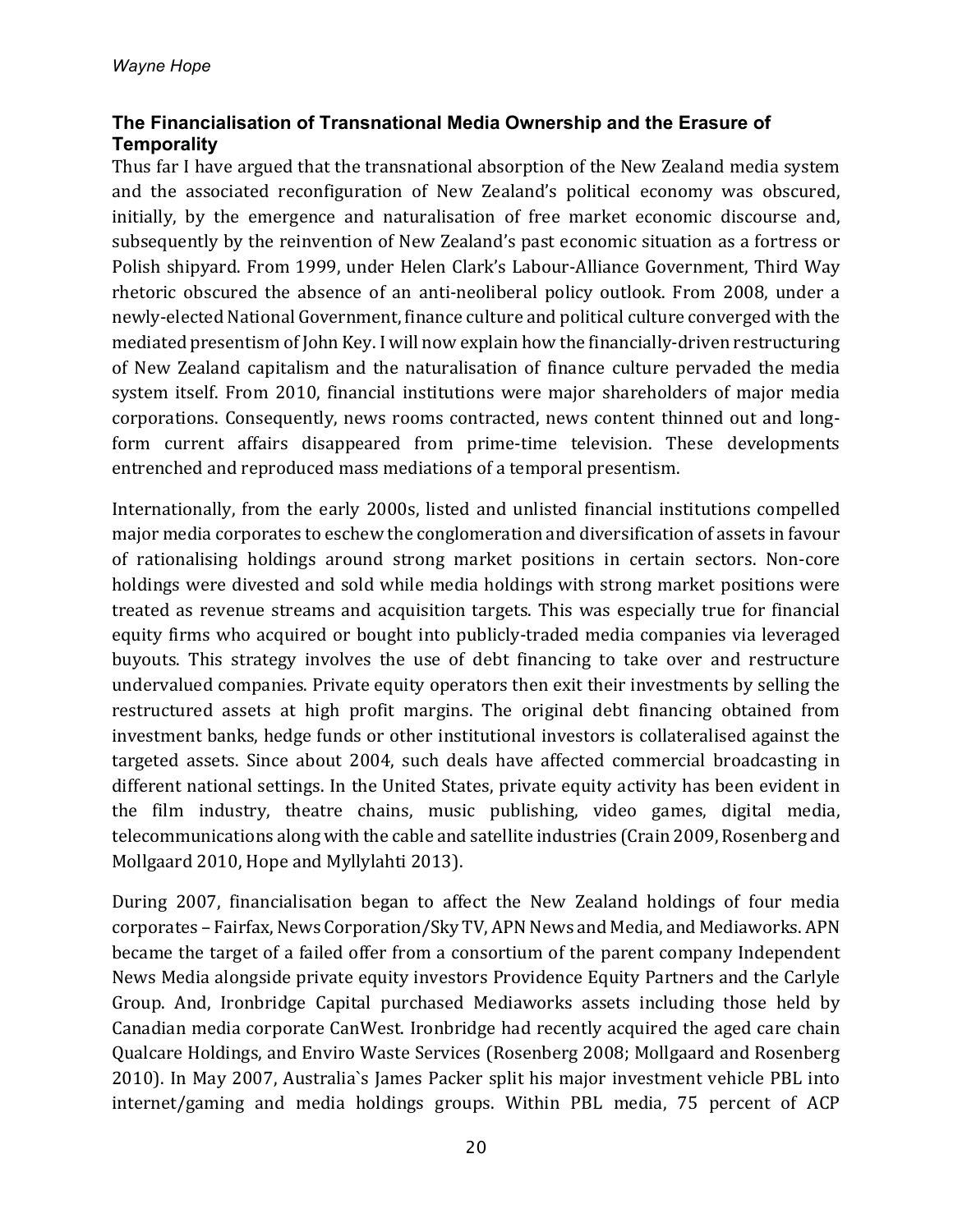magazines was sold to private equity fund CVC Asia Pacific. Fifty-five titles were involved including Metro, North and South, Woman's Day and the Australian Woman's Weekly (Rosenberg 2008). Subsequently, financial institutions further increased their share of media ownership in New Zealand, a process delineated by annual media ownership reports from AUT`s Journalism, Media and Democracy (JMAD) research centre. From 2010 to 2012 inclusive, the proportion of major APN shareholdings held by financial institutions grew from 22.6 to 55.6 percent. Over the same period, proportionate financial shareholdings within Fairfax declined from a high of 70 percent to 56.5 percent. In 2012, TradeMe was divested to multiple financial institutions. In 2013, Rupert Murdoch's News Corp sold its 44 percent stake in Sky Television and financial institutions gained control. From 2014 to 2016, the largest transnational media corporates in New Zealand all become dominated by financial entities. This became evident when News Corp sold all of its shares in NZME (formerly the New Zealand arm of APN News and Media). As of November 2016, 85.6 percent of its shares were owned by a range of financial institutions - banks, investment banks and funds management companies (Myllylahti 2011, 2012, 2013, 2014, 2015, 2016).

The financialisation of share ownership, combined with the shift toward digital formats and content, compelled NZME, Fairfax and Mediaworks to integrate newsrooms into news hubs. A vivid snapshot of this transition and its consequences is contained in JMAD`s 2015 media ownership report. In September of that year, NZME announced the establishment of a news hub employing 250 journalists; in October, they confirmed that 15 journalists would be made redundant. Similarly, in May 2015, Fairfax announced that it was reorganising its New Zealand newsrooms to focus on digital news delivery. In June, their executive editor confirmed the disestablishment of 159 roles and the creation of 174 new editorial positions (they would offer different rates and conditions). In October 2015, Mediaworks (owner of TV3 and half of New Zealand's commercial radio stations) also announced that its newsrooms would be reorganised into a news hub (Myllylahti 2015). This latter development deserves closer scrutiny. The financialisation and restructuring of Mediaworks reshaped the news-world of prime-time television, which further advanced the general pervasiveness of atemporal presentism.

In this regard, the pivotal and signifying event was the demise of TV3's prime-time current affairs show *Campbell Live* in May 2015. The show began in March 2005 with Carol Hirschfield as producer and John Campbell as presenter, correspondent and reporter. Interviews with politicians and public figures plus issue-driven stories mingled with lighter infotainment pieces. The then-owner of TV3 CanWest exemplified the North American model of commercial television. Each successful network required a high-profile news presenter to maintain and increase prime-time ratings. Within a commercially competitive television environment, characterised by the tabloidisation of news and current affairs, *Campbell Live* developed a distinctive national presence. A contemporary awareness of public issues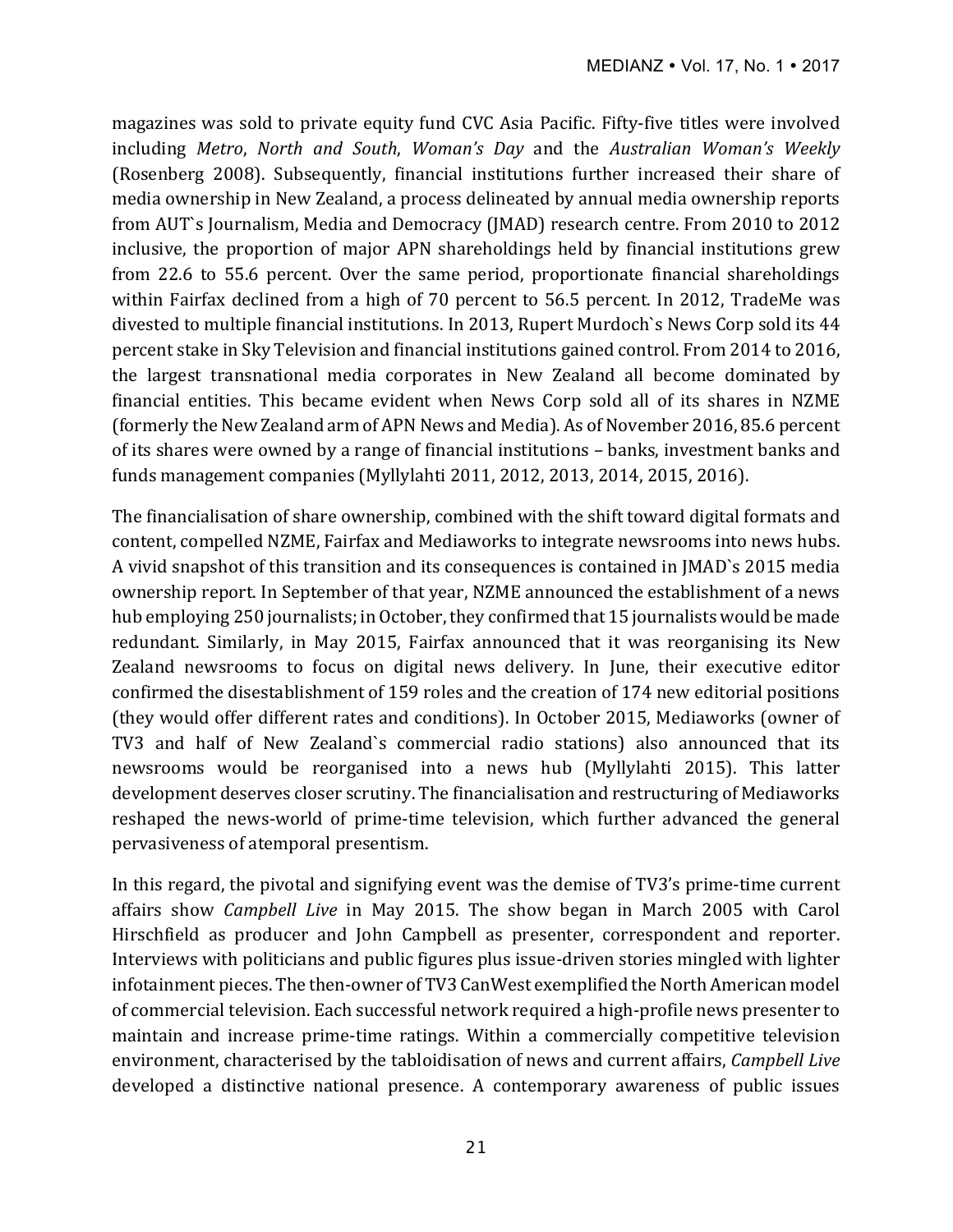informed stories about security service surveillance, environmental pollution, public health, declining real wages, migrant exploitation and overcrowded housing. The show's future became uncertain from 2007, when CanWest sold its 70 percent stake in Mediaworks to HT Media, a subsidiary of the Australian private equity firm Ironbridge Capital. After the 2008 financial collapse and global recession, falling advertising revenues worsened Mediawork's financial position; in the year to 2009 it posted a \$314 million loss (Mollgaard and Rosenberg 2010). Ironbridge swapped its own financial debt for equity injections from Goldman SachsMediaworks debt restructuring involved two new major debt-holders - TPG Cap, the Royal Bank of Scotland (RBS) and the Bank of New Zealand (BNZ). By mid-2012, ital and Oaktree Capital Management. Eventually, the latter group raised its ownership stake to 43 percent in 2014 and 100 percent in May 2015. As this was occurring, short-termist financial imperatives required a new business model for TV3. Mediaworks managers, led by Mark Weldon and Julie Christie, introduced multi-platform broadcasting, low-cost reality television shows and infotainment programmes with a skeletal staffing structure. *Campbell* Live's accomplishments were tainted as a dated and tiresome form of current affairs. A *New* Zealand Herald article on 23 May 2015 reported that 'Mediaworks management viewed *Campbell Live's* crusading journalism as a liability that stretched viewer patience'. They described ongoing coverage of the November 2010 Pike River coalmine explosion and resulting controversies as a source of viewer 'fatigue' and criticised the emphasis given to 'the aftermath of the Christchurch earthquake', 'GCSB spying' and 'child poverty' (Nippert and Thompson 2015; Hope 2015). From my perspective, such attitudes, arising from the financialisation of media ownership generally and Mediaworks, reflect an in-built aversion to public reason and the temporal awareness of unfolding social issues.

These assessments do not mean that criticism of the media system, or some aspects of it, were unexpressable. Indeed, such opportunities increased with the formation of a political blogosphere. After the early 2000s political party websites, David Farrar's National-aligned *Kiwiblog* and Russell Brown's liberal-centrist *Public Address* were complemented by personal and activist blogposts from Māori, green and feminist perspectives. Thus, the causes traditionally advanced, say, by the Campaign Against Foreign Control of Aotearoa (CAFCA) overlapped with those of *Action Station*, an online multi-issue activist network established in 2012. And, *NZ Scoop* became an extensively-linked online news outlet. Meanwhile *The Standard*, a Labour-aligned political blogsite, emerged alongside Martyn Bradbury's *The Daily Blog*, an updating set of activist web page commentaries from a range of contributors. Cameron Slater's *Whaleoil* provided aggressive neoliberal and social conservative interventions with considerable repercussions for New Zealand's mainstream media sphere and political culture (Hager 2014). The general significance of these developments is debatable. Amidst the intense ideological invective, new opportunities for critical commentary and journalism emerged. However, Gavin Ellis and Peter Thompson soberly remark that 'although digital media also provide spaces for citizen journalism and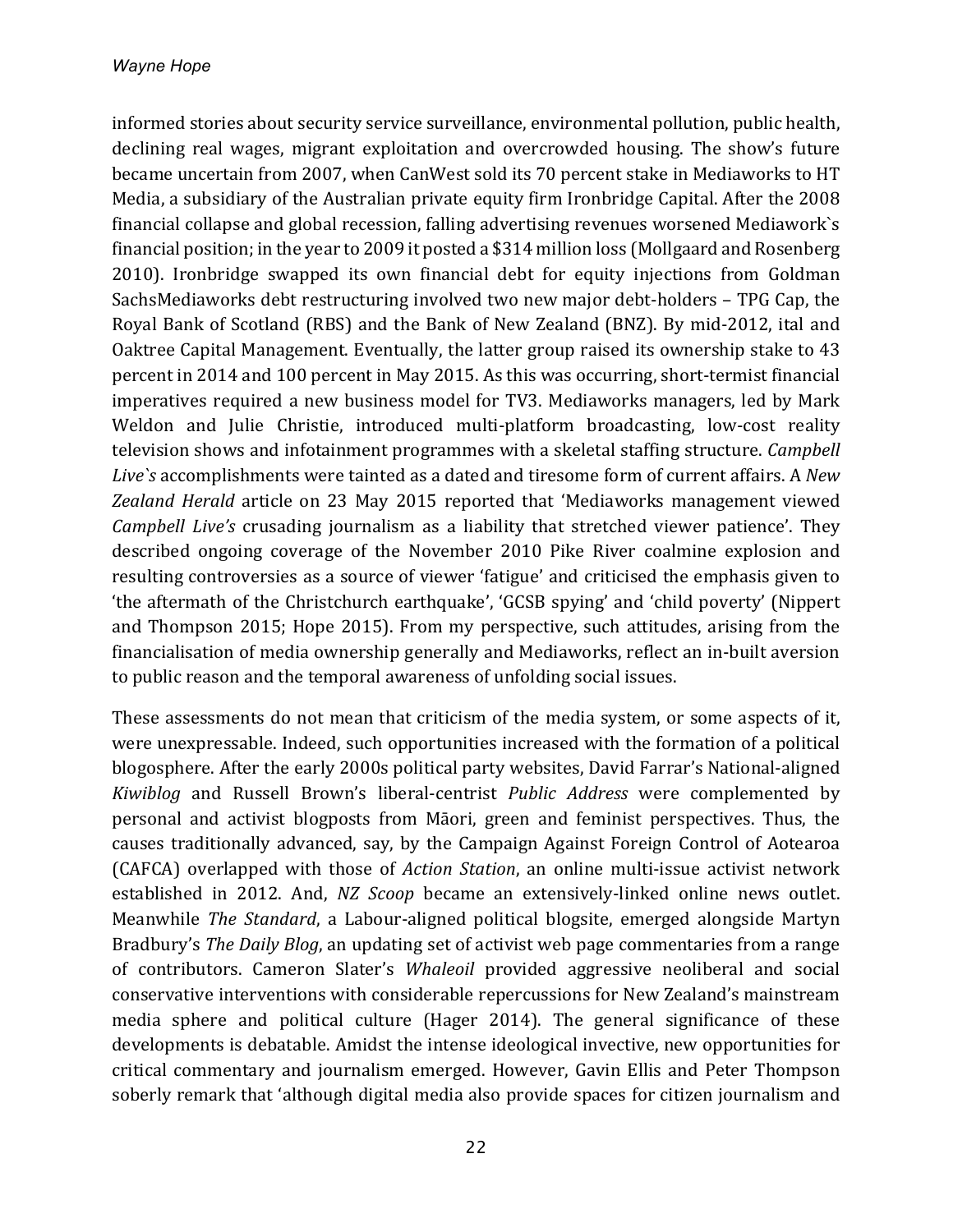informed blogging these complement rather than replace mainstream news production' (Ellis and Thompson 2016, 37). Outside of specialist academic publications and the publicity accorded successive JMAD reports, online discussion of media ownership was tangential to other issues. Of course, this judgement deliberately predates the ensuing controversies over the proposed mergers of Fairfax-NZME and Sky-Vodafone. It is instructive here to consider the ideological limits of the 'Save *Campbell Live'* campaign instigated by the Coalition for Better Broadcasting, *Action Station* and *NZ* Scoop in 2015. This unfolding initiative included an online petition and video, publicity drives through Twitter and Facebook, significant mainstream media coverage and public rallies nationwide. Yet, the very notion that one should 'save' *Campbell Live* positioned the campaign as presentist and nostalgic rather than historically-informed. The issue was framed as omni-present commercial realities versus beleaguered public broadcasting and/or as external media/political agendas versus the programme itself. Absent from view was the realisation that the financialisation of transnational media ownership in New Zealand was threatening *Campbell Live* as an expression of public knowledge. Various criticisms of Mediaworks' management and their tabloid, reality-entertainment business model did not extend to the logical imperatives of private equity ownership and its ramifications for news journalism generally (Brown 2015, Edwards 2015, Nippert and Taylor 2015, Campbell 2015).

### **Conclusion**

There is a double relation between the epochal reconfiguration of the New Zealand political economy and the transnational corporate absorption of the national media system. The former brought with it an evolving pattern of free market discourse and a finance culture which obscured from view the fact that the nationally-mediated public sphere was eroding and disappearing. This also meant that New Zealanders had less media resources with which to understand their society as a whole and in historical context. After the arrival of free market discourse, the ideological reinventions of the economic past that occurred in the 1990s were overtaken by the convergence of finance, political and media culture as encapsulated by the ubiquity of John Key and the disappearance of prime-time current affairs on television. In these circumstances, public debate about the changing patterns of media ownership concentration can only be sporadic because the very historicity of this development has no public profile.

#### **Notes**

1. Contemporaneous dissenting critiques can be found in: Simon Collins' *Rogernomics: Is There a Better Way?* (Auckland, Pitman, 1987); Bruce Jesson's *Behind the Mirror Glass* (Auckland, Penguin, 1987) and *Fragments of Labour* (Auckland, Penguin, 1987). See also: Jane Kelsey, *Rolling Back the State* (Auckland, Bridget Williams Books, 1993), *The New Zealand Experiment: A World Model for Structural Adjustment* (Auckland, Auckland University Press, 1995).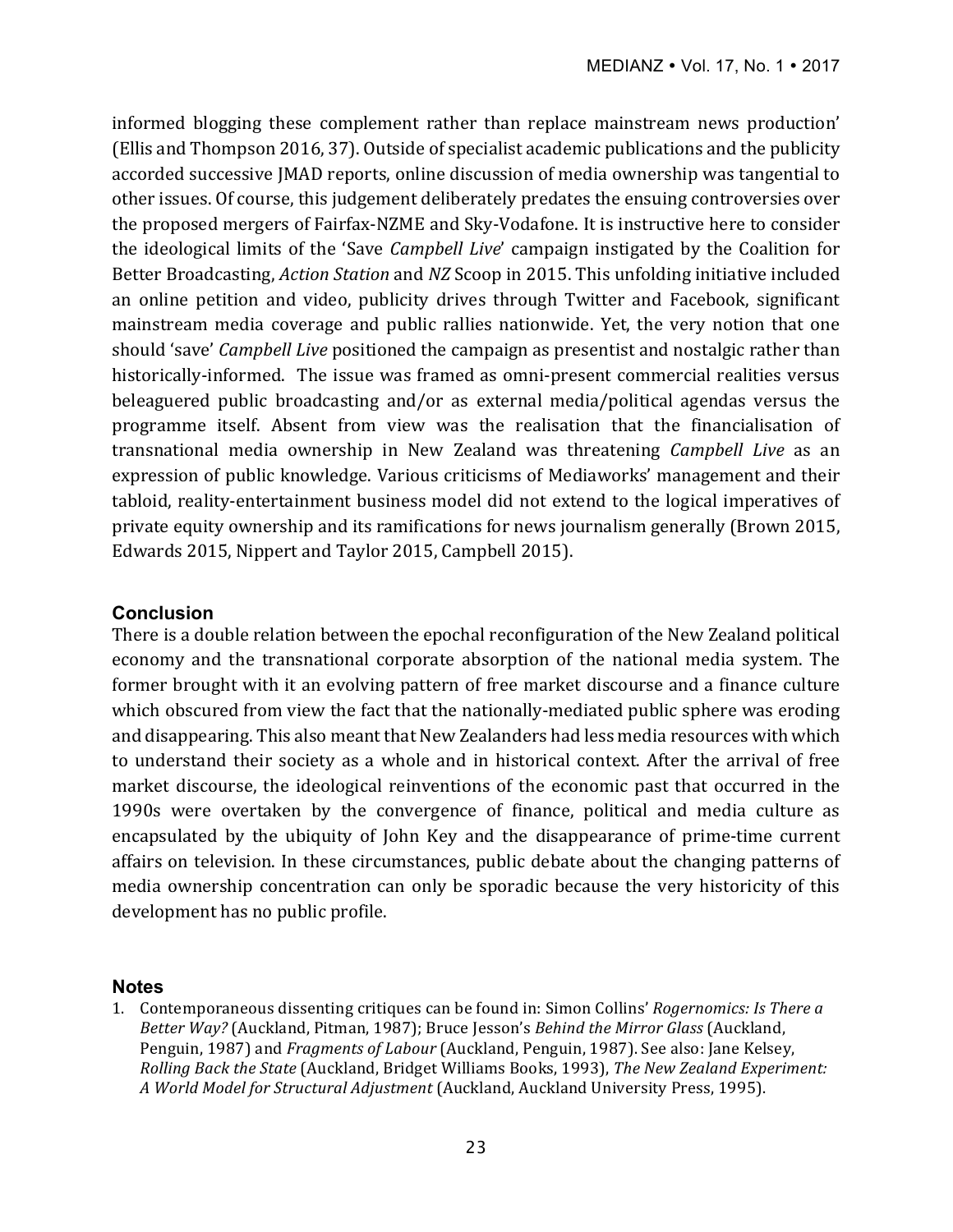- 2. During the early 1980s, these pejorative terms pervaded media coverage of economic issues. They were positioned, unfavourably, alongside an emergent nomenclature of 'free markets' and 'market forces'. Once Labour gained office, the appositeness of the new nomenclature was assumed, just as older representations of 'the economy' became relics of a discredited past (Hope 1991).
- 3. The entire process was reinforced by the authority accorded to Treasury's *Economic Management*, a publication which foreshadowed Labour's neoliberal policy agenda from 1984 to 1987 (Easton 1987).
- 4. Union perspectives on the economy were briefly publicised, only to be rendered anachronistic by the reformulation of economic discourse. Here, the viewpoints of Rob Campbell and Alf Kirk were explicated in the *New Zealand Herald* (6 September 1984, 6). Such articles were noticeably absent thereafter.
- 5. These vocabularies pervaded discussion papers from the Ministry of Science and Technology (MoRST). An overview document entitled *The Role of Technology in Transforming the New* Zealand *Economy* (October 2000) was followed by five technology discussion papers all written in May 2001. This was the ideological background for Catching the Knowledge Wave Conference (1-3 August 2001).

# **References**

Bell, Alan. 1995. 'An Endangered Species: Local Programming in the New Zealand Television Market'. *Media, Culture & Society* 17 (2): 181-200.

Campbell, Gordon. 2015. 'On the Demise of *Campbell Live'*. *NZ Scoop*, April 10. Accessed 4 September 2017. Available from http://werewolf.co.nz/2015/04/gordon-campbell-onthe-demise-of-campbell-live/

Chatterjee, Srikanta. 1998. 'Sharing the National Cake in Post-Reform New Zealand: Income Inequality Trends in Terms of Income Sources'. Paper delivered to the New Zealand Association of Economists, Wellington, September.

Clark, Helen. 2000a. 'Labour has Delivered and Will Continue to Do So'. *New Zealand Herald.* September 20, A15.

Clark, Helen. 2000b. 'Speech to the Government-to-Business Forum', October 24.

Clark, Helen. 2000c. 'Speech to the Auckland Chamber of Commerce ASEAN-Combined Business Council', November 23.

Crain, Matthew. 2009. 'The Rise of Private Equity Media Ownership in the United States: A Public Interest Perspective'. *International Journal of Communication* 3: 208-239.

Devadas, Vijay and Brett Nicholls. 2012. 'The Meaning of John Key'. *New Zealand Journal of Media Studies* 13 (2) 18-31.

Easton, Brian. 1987. 'Labour's Economic Strategy'. In The Fourth Labour Government, eds. Jonathon Boston and Martin Holland, 134-150. Auckland: Oxford University Press.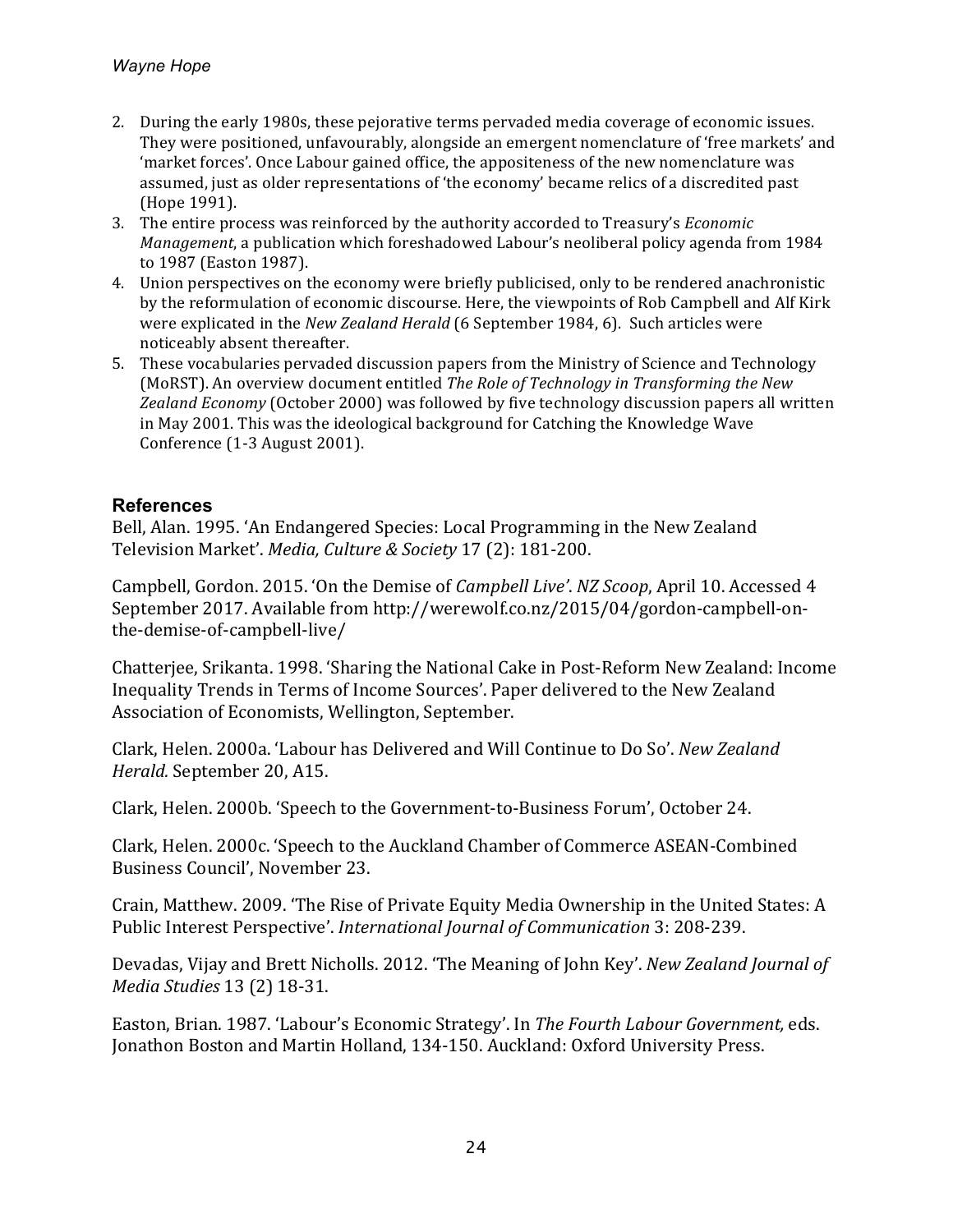Edwards, Brian. 2015. 'The *Campbell Live* Debate: A Considered View', *National Business Review*, 10 April. Accessed 4 September 2017. Available from https://www.nbr.co.nz/opinion/campbell-live-debate-considered-view

Ellis, Gavin. And Thompson, Peter. 2016. 'Restoring Civic Values to the News Media Ecology'. *Policy Quarterly* 12 (2): 37-40.

Goldfinch, Shaun. and Daniel Malpass. 2007. 'The Polish Shipyard: Myth, Economic History and Economic Policy Reform in New Zealand'. Australasian Journal of Politics and History 53  $(1): 118-137.$ 

Hager, Nicky. 2014. *Dirty Politics.* New Zealand: Craig Potton.

Hope, Wayne. 1991. 'Media Representations of the New Zealand Economy'. PhD diss., University of Auckland, New Zealand.

Hope, Wayne. 2015. 'Impoverishing the Mediated Public Sphere in Aotearoa-New Zealand', PERC Papers Series, Paper No. 10. Goldsmiths College, University of London.

Hope, Wayne. 2016. *Time, Communication and Global Capitalism*. London: Palgrave.

Hope, Wayne. and Merja Myllylahti. 2011. 'Global Capital and Media-Communication Ownership in New Zealand'. *Pacific Journalism Review* 17 (2): 188-209.

Hope, Wayne and Merja Myllylahti. 2013. 'Financialisation of Media Ownership in New Zealand'. *New Zealand Sociology* 28 (3): 192-207.

Jesson, Bruce. 1987. *Behind the Mirror Glass*. Auckland: Penguin.

Jones, Campbell. 2016. 'John Key: The Bio-Financial Entrepreneur'. *Kōtuitui: New Zealand Journal of Social Sciences* 11 (2): 89-103.

Kelsey, Jane. 2002. At the Crossroads. Wellington: Bridget Williams.

Levine, Stephen and Nigel Roberts. 2001. 'The 1999 Election Results'. In *New Zealand* Government and Politics, ed. Raymond Miller, 213-224. Auckland: Oxford University Press.

McGregor, Judy. 1992. 'Who Owns the Press in New Zealand?' In *Whose News?*, eds. Margie Comrie and Judy McGregor, 26-38. Palmerston North: Dunmore Press.

Mollgaard, Matt and Bill Rosenberg. 2010. 'Who Owns Radio in New Zealand?'. *Communication Journal of New Zealand* 11 (1): 85-107.

Murray, Georgina and Charles Crothers. 1989. 'Corporate Decision-Making: Some New Zealand Survey Evidence'. *Critical Sociology* 16 (2-3): 75-89.

Myllylahti, Merja. 2011. *New Zealand Media Ownership Report*. Journalism, Media and Democracy (JMAD), School of Communication Studies. Auckland University of Technology, New Zealand.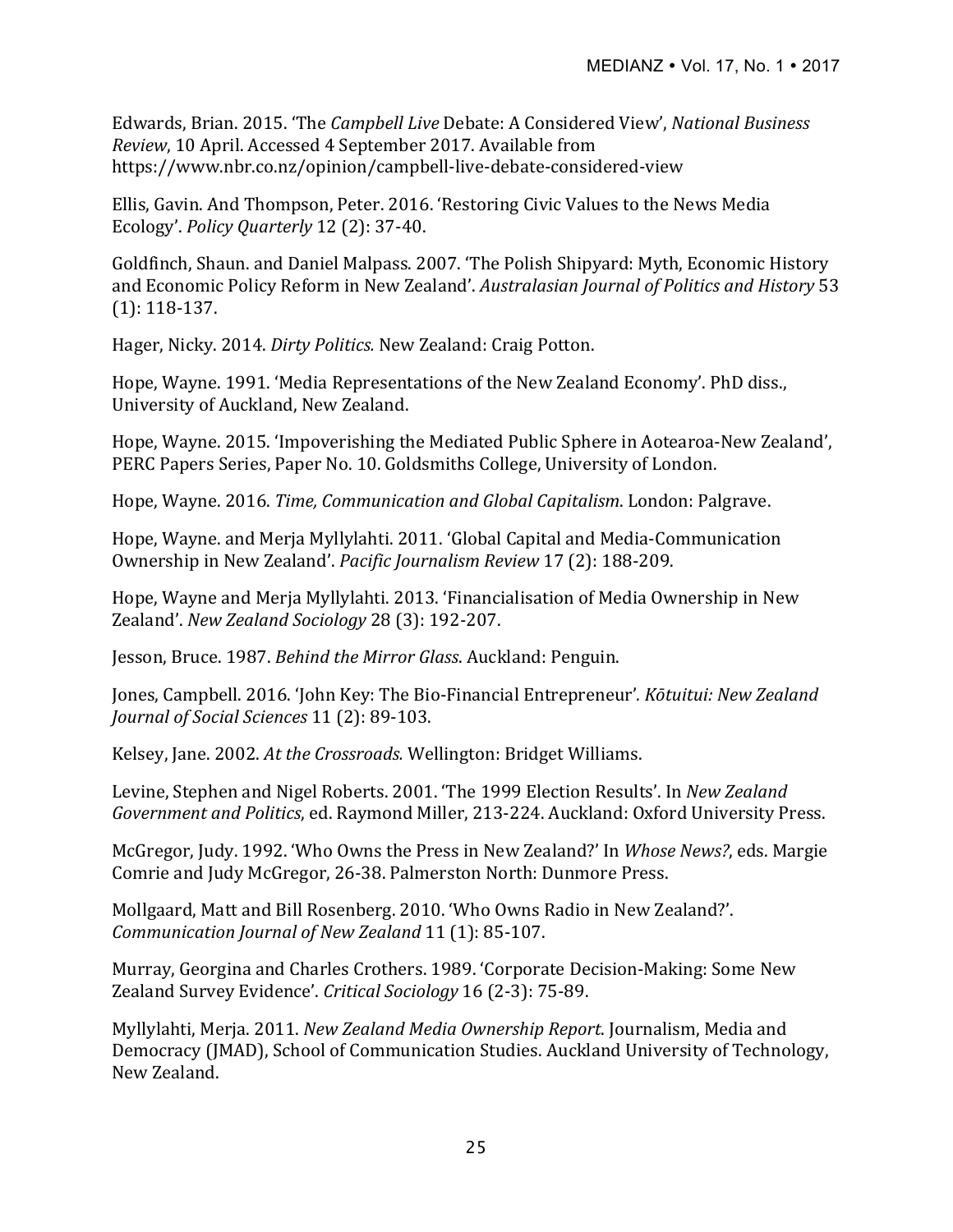Myllylahti, Merja. 2012. *New Zealand Media Ownership Report*. Journalism, Media and Democracy (JMAD). Auckland University of Technology, New Zealand.

Myllylahti, Merja. 2013. *New Zealand Media Ownership Report*. Journalism, Media and Democracy (JMAD). Auckland University of Technology, New Zealand.

Myllylahti, Merja. 2014. *New Zealand Media Ownership Report*. Journalism, Media and Democracy (JMAD), Auckland University of Technology, New Zealand.

Myllylahti, Merja. 2015. *New Zealand Media Ownership Report*. Journalism, Media and Democracy (JMAD). Auckland University of Technology, New Zealand.

Myllylahti, Merja. 2016. *New Zealand Media Ownership Report*. Journalism, Media and Democracy (JMAD). Auckland University of Technology, New Zealand.

Nippert, Matt and Taylor, Phil. 2015. 'Not So Marvellous Any More?'. *New Zealand Herald*, April 11. Accessed 4 September 2017. Available from https://www.nzherald.co.nz/nz/news/article.cfm?c\_id=1&objectid=11430918

Nippert, Matt and Thompson Wayne. 2015. 'Campbell's Crusades Irked TV3 Bosses'. *New Zealand Herald*, May 23.

O'Sullivan, Fran. 2016. 'Strong Economy a Major Bonus for Brand Bill'. *New Zealand Herald*, December 10: C2.

Roper, Brian. 2011. 'The Fifth (Key) National Government's Neoliberal Policy Agenda: Description, Analysis and Critical Evaluation'. *New Zealand Sociology* 26 (1): 12-40.

Rosenberg, Bill. 1988. 'The Rise of the Transnational'. *New Zealand Monthly Review*, October: 6-8.

Rosenberg, Bill. 2002. 'News Media Ownership: How New Zealand is Foreign Dominated'. *Pacific Journalism Review* 81: 59-95.

Rosenberg, Bill. 2008. 'News Media Ownership in New Zealand', September. Accessed 1September 2017. Available from

http://canterbury.cyberplace.org.nz/community/CAFCA/publications/Miscellaneous/med iaown.pdf

Roughan, John. 2014. *John Key: Portrait of a Prime Minister.* Auckland: Penguin.

Russell, Marcia. 1996. *Revolution: New Zealand from Fortress to Free Market.* TVNZ, September.

Stephens, Robert. 1999. 'Poverty, Family Finances and Social Security'. In *Redesigning the Welfare State in New Zealand, eds. Jonathon Boston, Paul Dalziel and Susan St John, 238-*259. Auckland: Oxford University Press.